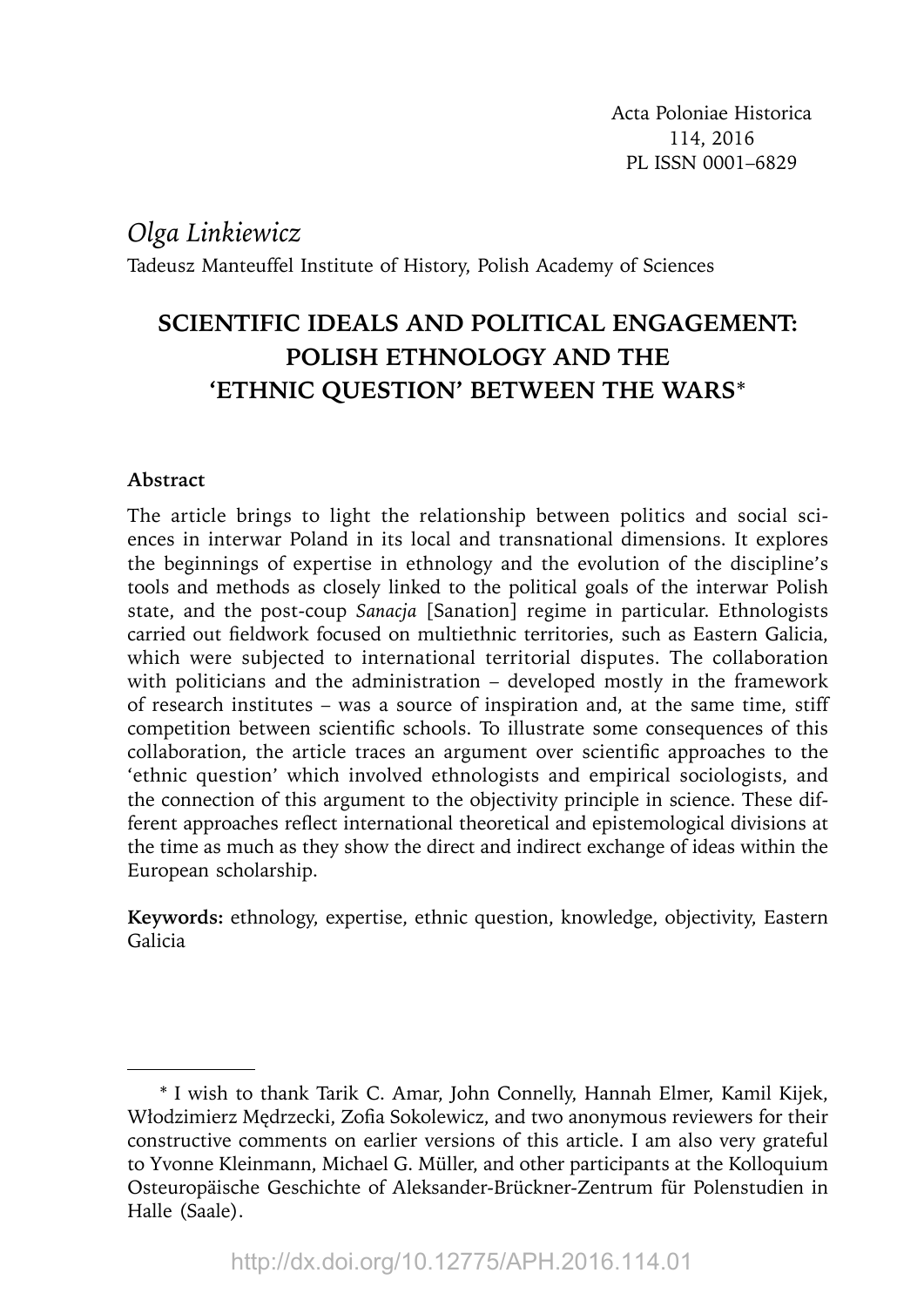### I INTRODUCTION

Across post-First World War Europe social sciences continued to play significant albeit different role as they had before the conflict.<sup>1</sup> This varied depending on a range of intertwined political and social factors, including the political model and the status society accorded to science and scientists.<sup>2</sup> But the uses of social sciences transformed over the course of the 1920s and the 1930s, as international paradigm shifts often coincided with regime changes and turbulent socioeconomic conditions. The social scientific expertise that developed in interwar Poland is a case in point.3 The Second Polish Republic (1918–1939) was among those polities in which nationalism interplayed with both hierarchical societal divisions and ethnic diversity of the post-imperial lands. This interaction shaped social sciences and

<sup>&</sup>lt;sup>1</sup> For more on this shift in social sciences and related spheres of racial anthropology, see Andrew D. Evans, *Anthropology at War: World War I and the Science of Race in Germany* (Chicago, 2010); Maciej Górny, *Wielka Wojna profesorów: nauki o człowieku (1912–1923)* (Warszawa, 2014); Reinhard Johler, Christian Marchetti, and Monique Scheer (eds.), *Doing Anthropology in Wartime and War Zones: World War I and the Cultural Sciences in Europe* (Bielefeld, 2010).<br><sup>2</sup> Peter Wagner, 'The Uses of Social Sciences', in Theodore M. Porter and

Dorothy Ross (eds.), *The Cambridge History of Science* (Cambridge, 2014), <http:// dx.doi.org/10.1017/CHOL9780521594424.031> [Accessed: 20 Sept. 2016], 535–52.

<sup>&</sup>lt;sup>3</sup> For the development of expertise in Poland, elsewhere in Europe, and the United States, see, *i.a.*, Jeroen van Dongen (ed.), *Cold War Science and the Transatlantic Circulation of Knowledge* (Leiden, 2015); David C. Engerman, *Know Your Enemy: The Rise and Fall of America's Soviet Experts* (New York, 2009); Eric J. Engstrom *et al.* (eds.), *Figurationen des Experten. Ambivalenzen der wissenschaftlichen Expertise im ausgehenden 18. und frühen 19. Jahrhundert* (Frankfurt am Main, 2005); Martin Kohlrausch *et al.* (eds.), *Expert Cultures in Central Eastern Europe: The Internationalization of Knowledge and the Transformation of Nation States since World War I* (Osnabrück, 2010); Roy MacLeod (ed.), *Government and Expertise: Specialists, Administrators and Professionals, 1860–1919* (Cambridge and New York, 1988); Stephan Stach, 'The Institute for Nationality Research (1921–1939): A Think Tank for Minority Politics in Poland?', in Yvonne Kleinmann *et al.* (eds.), *Religion in the Mirror of Law. Eastern European Perspectives from the Early Modern Period to 1939* (Frankfurt am Main, 2015), 149–79; Stephen P. Turner, *The Politics of Expertise* (New York, 2014). For my take on the Polish debates on expertise and applied social sciences, see Olga Linkiewicz, 'Toward Expertocracy: The Scientific Debates on Applied Knowledge in Interwar Poland', in Friedrich Cain and Bernhard Kleeberg (eds.), *A New Organon: Science Studies in Interwar Poland* (Tübingen, 2017) [forthcoming].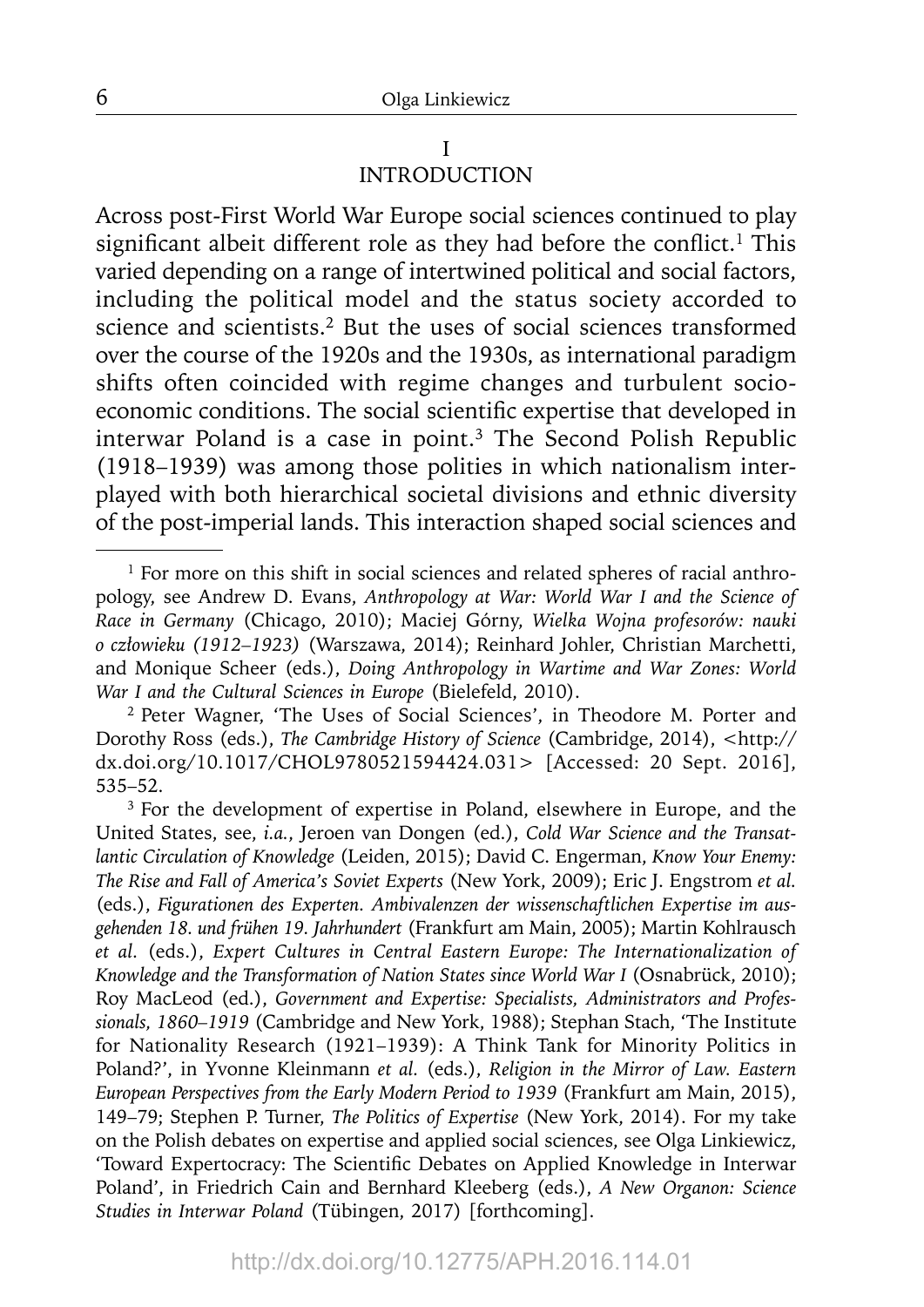directed particular schools in forming a set of research questions and concepts, and broader social planning. Similar to the Romanian and Hungarian cases, the formation of social scientific expertise was part of a debate on the modernization of the predominantly peasant society, on the one hand, and politicized issues of citizenship and assimilation on the other.<sup>4</sup> Although in the first postwar years geography and statistics dominated the intersection of the political and scientific landscapes, the position of social sciences in the emergent state was about to change. The minority treaty, which Poland signed at the Paris Peace Conference in 1919, marked a turning point in the shaping of scientific expertise. It was the 'ethnic question' that gave additional weight to social sciences and secured ethnology and empirical sociology a prominent place in the politics of interwar Poland.5 Particularly, ethnology was connected directly to the research on ethnicity and the governmental interest in regionalism – seen by the state as a counterbalance to the rise of nationalism among the so-called minorities: Ukrainians, Jews, Belarussians, and Germans. The research thus mostly aimed at borderland regions such as Eastern Galicia, Volhynia, Polesia, and Pomerania. At the same time, the geopolitical menace posed by Germany and the Soviet Union encouraged the administration and academics to likewise collect and process information about society in these regions.

Politics is, however, a largely unacknowledged context for the crystallization and development of social sciences in Poland. So are the significance and dynamics of particular disciplines in the rhetorical

<sup>4</sup> See Emese Lafferton, 'The Magyar Moustache: the Faces of Hungarian State Formation, 1867–1918', *Studies in the history and philosophy of biological and medical sciences*, xxxviii, 4 (2007), 706–32; Raluca Muşat, 'Prototypes for Modern Living: Planning, Sociology and the Model Village in Inter-war Romania', *Social History*, iv, 2 (2015), 157–84.

<sup>5</sup> The broad literature on minority rights in the post-imperial lands includes Carole Fink, *Defending the Rights of Others: The Great Powers, the Jews, and International Minority Protection* (New York, 2004); Mark Mazower, 'Minorities and the League of Nations in Interwar Europe', *Daedalus*, cxxvi, 2 (1997), 47–64; Jennifer Jackson Preece, *The League of Nations System of Minority Guarantees (1919–1939)* (Oxford and New York, 1998). On the widespread belief that Jewish diplomacy lied behind the minority treaty, see David Engel, 'Perceptions of Power – Poland and World Jewry', *Jahrbuch des Simon-Dubnow-Instituts*, i (2002), 17–28. On connection between the minorities' legal situation and expertise in Poland see Stach, 'The Institute for Nationality Research'.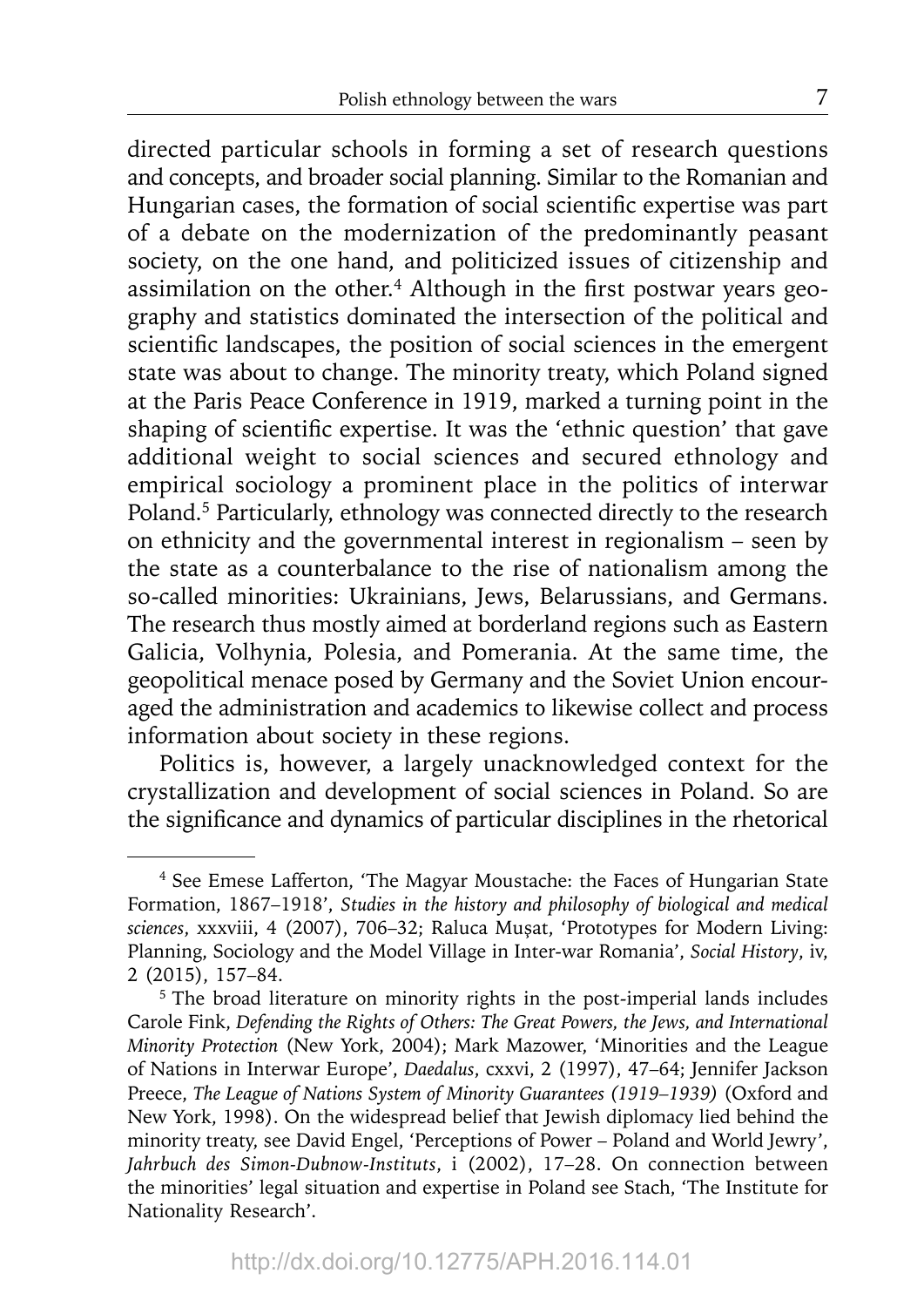construction of the Polish nation. Yet Poland is an illustrative example for seeing how changes in regime influence scientific endeavors. More concretely, this was a nation state in which two moments of political transformation brought about new visons for the relationship between scientific knowledge and society.<sup>6</sup> In 1918 and the first years after the Second Republic came into existence (1918–1926), the state and intelligentsia gave priority to security concerns and internal national mobilization. At the same time, during this formative period and the professionalization of social sciences, many intellectuals and politicians were involved in a debate over the ways sciences should be pursued, the sciences' academic and public status, and the practical value of knowledge of society.7 After Józef Piłsudski seized power in the May Coup of 1926, the representatives of the *Sanacja* regime proposed a new approach to internal politics and contemporary challenges of the international order. The *Sanacja* camp aimed at systematic investigation and control of society, opening up for the collaboration with social scientific experts.<sup>8</sup> Poland is also an interesting example of a nation state with a highly diverse ethnic and social landscape, in which academics and politicians dealt with the legacies of three different empires, while being at the same time shaped by the academic and political cultures of these empires. In general, the scholarly collaboration with the state was driven by pragmatism and political or power-related aspirations as much as patriotism, which was a unifying principle regardless of political views.

<sup>6</sup> On the relationship between social sciences and interwar politics in Europe, the state politics in particular, see, for instance, Alice L. Conklin, *In the Museum of Man: Race, Anthropology, and Empire in France, 1850–1950* (Ithaca and London, 2013); Francine Hirsch, *Empire of Nations: Ethnographic Knowledge and the Making of the Soviet Union* (Ithaca and London, 2005); Jean Terrier, *Visions of the Social: Society as a Political Project in France, 1750–1950* (Leiden and Boston, 2011), chap. 5, 145–73. See also Peter Wagner *et al.* (eds.), *Social Sciences and Modern States: National Experiences and Theoretical Crossroads* (Cambridge, 1991).

<sup>7</sup> Wiktorija Fryszkowska and Stanisław Kosiński, *Lwowskie początki socjologii polskiej* (Warszawa, 2010); Nina Kraśko, *Instytucjonalizacja socjologii w Polsce 1920–1970* (Warszawa, 1996).

<sup>8</sup> For a close analysis of this transformation, see Stach, 'The Institute for Nationality Research', 156–64. See also Waldemar Kozyra, *Polityka administracyjna ministrów spraw wewnętrznych Rzeczypospolitej Polskiej w latach 1918–1939* (Lublin, 2009); Olga Linkiewicz, 'Applied Modern Science and the Self-Politicization of Racial Anthropology in Interwar Poland', *Ab Imperio*, 2 (2016), 160–3.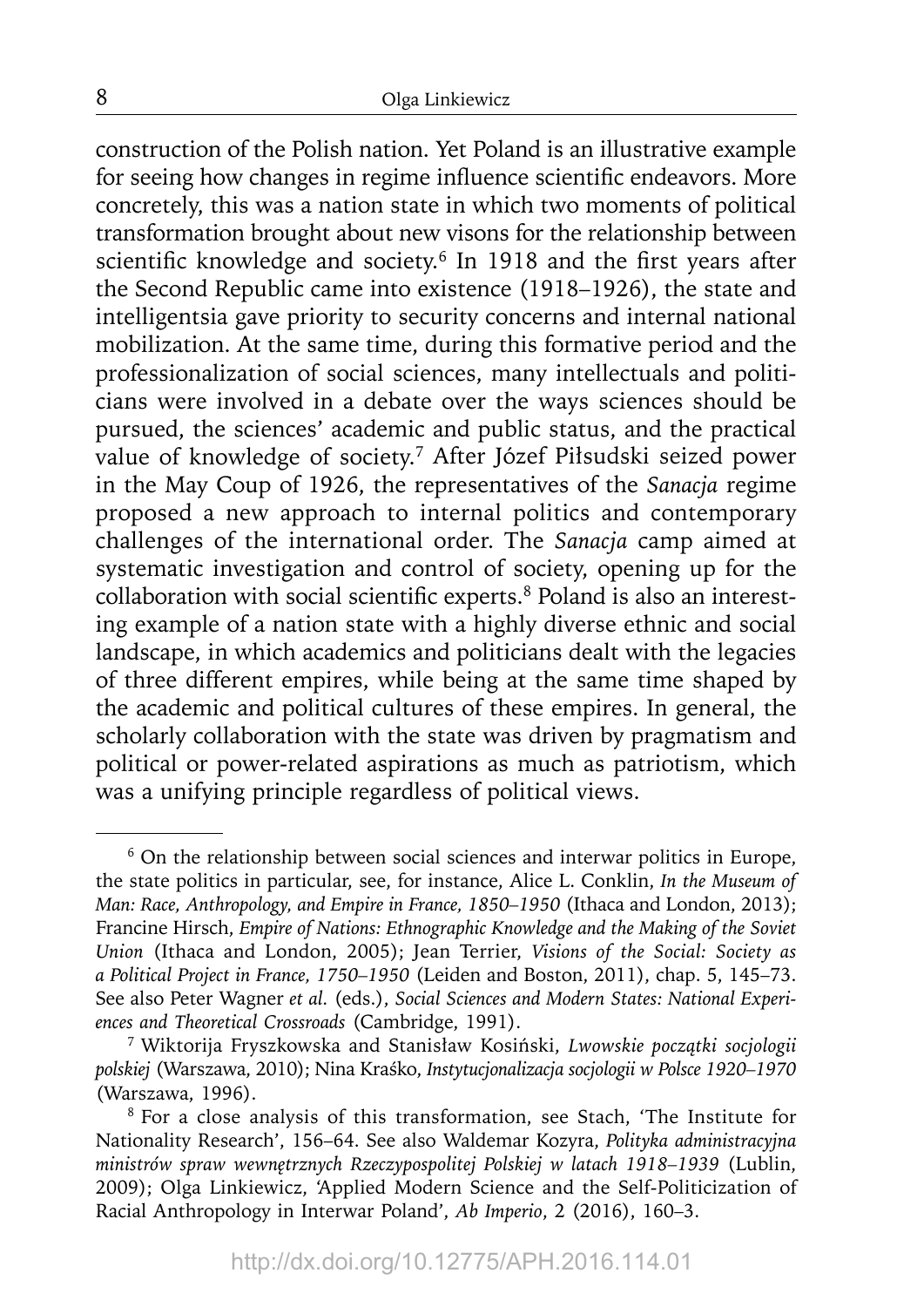This article thus seeks to explain the constellation of scientific ideals, professionalization of ethnology in Poland, and political entanglement against the backdrop of national mobilization of the 1920s and the 1930s. Showing that the collaboration with the state and state-run institutions created opportunities for the development of ethnology in Poland as well as imposed limits on it, I argue that its crystallization period cannot be fully understood without an exploration of the triad of knowledge, professionalization of sciences, and politics.<sup>9</sup> In this article I analyze two intersections of this triad. First, I introduce research methods and professional practices that were established or developed in connection with political aims. Second, I trace the debate that erupted between academic experts and which focused on ethnicity and scientific legitimacy associated with the objectivity principle. To illustrate the scholarly collaboration with the state and ideas about the so-called useful knowledge in interwar Poland, I probe their development in the city of Lwów [Lviv], in reference to Eastern Galicia: an area of competition and struggle between Poles and Ukrainians.10 A group of Polish scholars, based at the Jan Kazimierz University in Lwów and gathered around influential ethnologist and activist Adam Fischer, engaged in research with a practical orientation and conducted in collaboration with governmental representatives. Their activities peaked in the late 1930s when a research institute called the Institute for the South-Eastern Lands (*Instytut Ziem Południowo-Wschodnich*) was established on the initiative of the minister of military affairs general Tadeusz Kasprzycki. My argument is supported by archival evidence, namely papers of academics, political institutes and agencies – including the little-known *Instytut Ziem Południowo-Wschodnich*. Additionally I use published materials, that is, works written by Fischer and his disciples who followed the German-speaking scholarship in their methods and modes of explanation. The other side of the debate is represented by Józef Obrębski who, under the influence of social studies carried out in the

<sup>9</sup> For a discussion of such an analysis, see especially Peter Wagner *et al.* (eds.), *Discourses on Society: The Shaping of the Social Science Disciplines* (Dordrecht and Boston, 1991).<br><sup>10</sup> See Tarik C. Amar, *The Paradox of Ukrainian Lviv: A Borderland City between* 

*Stalinists, Nazis, and Nationalists* (Ithaca and London, 2015); Christoph Mick, *Lemberg, Lwów, L'viv, 1914–1947: Violence and Ethnicity in a Contested City* (West Lafayette, IN, 2016).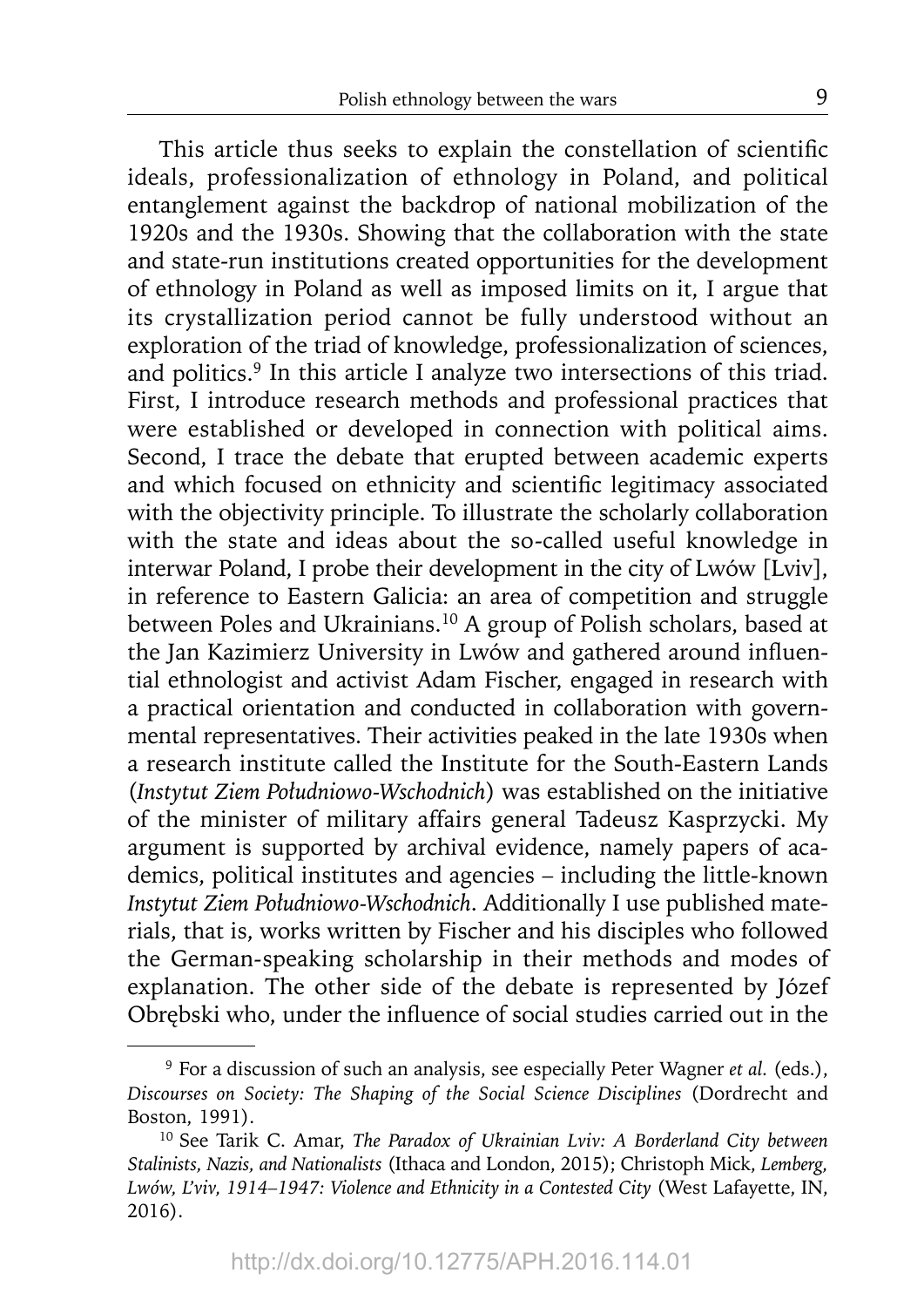Anglosphere – including two key scholars, ethnologist (social anthropologist) Bronisław Malinowski and sociologist Florian Znaniecki – was becoming a major figure of the young generation of Polish social scientific experts. This debate thus was a local encounter that mirrored international epistemological divisions in social sciences at the time.

#### II

# ETHNOLOGY, POLITICS, AND NATIONAL MOBILIZATION

As early as the end of the nineteenth century, Polish folklorists started their first ventures of what was then called 'the study of native artifacts'. Initially, they were organized by the Ethnological Society (*Towarzystwo Ludoznawcze*) set up in the city of Lwów (then Lemberg) in 1895 and directed then by linguist and ethnographer Antoni Kalina. Although Polish-Ukrainian relations were tense within intellectual milieus at the time, Ukrainian writer and activist Ivan Franko was appointed to the society's board of directors and also joined the editorial board of society's journal *Lud*. However, the society gathered mostly Polish and some Polish-Jewish teachers, scholars, and students from the universities of Lwów and Kraków. Among them there were anthropologist Jan Czekanowski, ethnologist Adam Fischer, sociologist Ludwik Gumplowicz, and linguist Kazimierz Nitsch.<sup>11</sup> One of the society's aims was to determine ethnic boundaries and conduct research on the Polish settlement and other ethnic groups in what was then the Habsburg province of Galicia, where it established a network of contacts in the countryside to collect objects.<sup>12</sup> In the interwar period, such collecting was still one of the main ethnographic approaches.

The position ethnology held in interwar Poland is similar to its role in other countries. In many aspects it reminds us of the institutionalization of *Völkerkunde* during the formation of the German empire.<sup>13</sup> However, in Poland the environment was dominated by

<sup>11</sup> Zygmunt Kłodnicki (ed.), *Kronika Polskiego Towarzystwa Ludoznawczego (1895–1995)* (Wrocław, 1997), 15–35.

<sup>12</sup> Olga Gajkowa, 'Historia Polskiego Towarzystwa Ludoznawczego', *Lud*, li, 1 (1966), 9–11.

<sup>&</sup>lt;sup>13</sup> See, for instance, Andre Gingrich, 'The German-Speaking Countries', in Fredrik Barth *et al.*, *One Discipline, Four Ways: British, German, French, and American Anthropology* (Chicago, 2005), 84–93.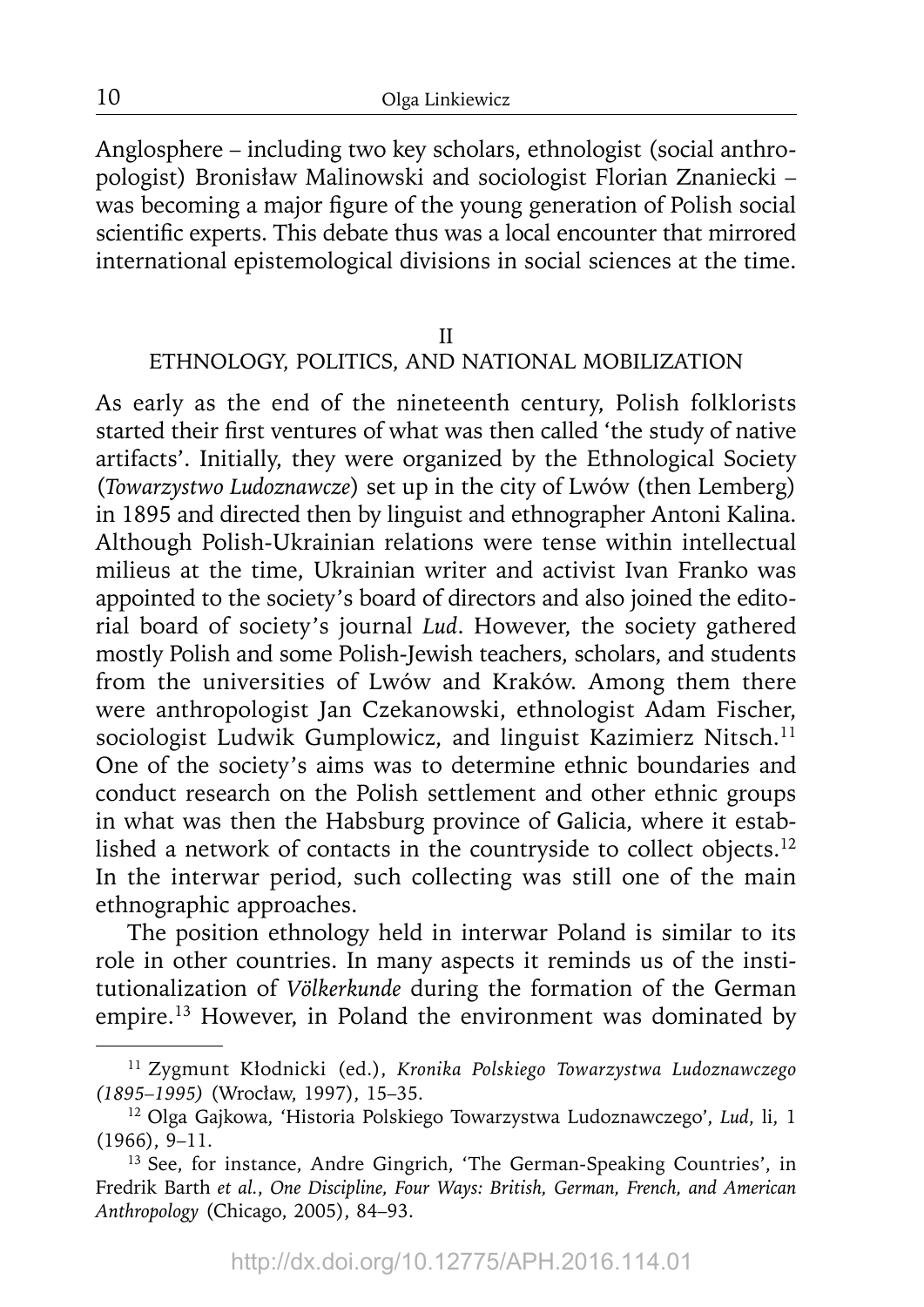*Volkskunde* - specifically by ethnography focused on Slavic studies which, in reference to folklore and more broadly to peasant issues, was called *ludoznawstwo* ('knowledge of folk').<sup>14</sup> As Reinhard Johler has pointed out, this was *völkerkundliche Volkskunde*: the studies of different groups within the Habsburg monarchy.<sup>15</sup> Therefore, the discipline's ethos was, from the beginning, associated with a debate on the relationship between the intelligentsia and the peasantry and hierarchies of power in the divided and diverse society of the Second Polish Republic. Moreover, this ethos was a significant element of contemporary intellectual reflection on the conflict of values between different social groups and the reshaping of those groups.

In the interwar years ethnology went through a period of professionalization and rapid expansion in academic and public spheres. For instance, in Lwów, where the Chair of Anthropology and Ethnology had existed since 1910, the establishment of a new Institute of Ethnology (*Zakład Etnologii*) in 1924 and the appointment of Adam Fischer<sup>16</sup> as director marked a turning point in the development of ethnological expertise. The offer to Fischer did not come as a surprise: by that time he had obtained his habilitation degree and his courses were popular among students. Moreover, he was an editor of *Lud* and one of the most dedicated activists of the Ethnological Society. At this point Fischer appeared to be a non-controversial figure supported

<sup>&</sup>lt;sup>14</sup> Ludoznawstwo implied activities conducted by both professionals and amateurs. In interwar Poland, there was an ongoing debate on how to define the terms *anthropology*, *ethnology*, and *ethnography*, and how these definitions would relate to the professionalization of particular disciplines. Usually the term *anthropology* was used to describe science focused specifically on race and its connection to social phenomena. *Ethnography* was treated as a descriptive branch of ethnology which would focus on "uncivilized people and archaic stages of civilized people" (Archiwum Naukowe Polskiego Towarzystwa Ludoznawczego [henceforth: AN PTL], Poniatowski, 408). In the present-day Poland *cultural anthropology* mostly replaced *ethnology*. 15 Reinhard Johler, 'The Invention of the Multicultural Museum in the Late

Nineteenth Century: Ethnography and the Presentation of Cultural Diversity in Central Europe', *Austrian History Yearbook*, xlvi (2015), 51. See also Lafferton, 'The Magyar Moustache'.

<sup>&</sup>lt;sup>16</sup> Adam Fischer (1889–1943), professor, dean of the Jan Kazimierz University Humanities Department. He was also editor of the Polish division of *Handwörterbuch der slawischen Volksglaubens und Volksbrauch* and *Volkskundliche Bibliographie* (the latter, edited by Eduard Hoffmann-Krayer and Paul Geiger, was published in Switzerland). Adam Fischer, 'Odczyty radiowe', AN PTL, Spuścizna Adama Fischera, 94.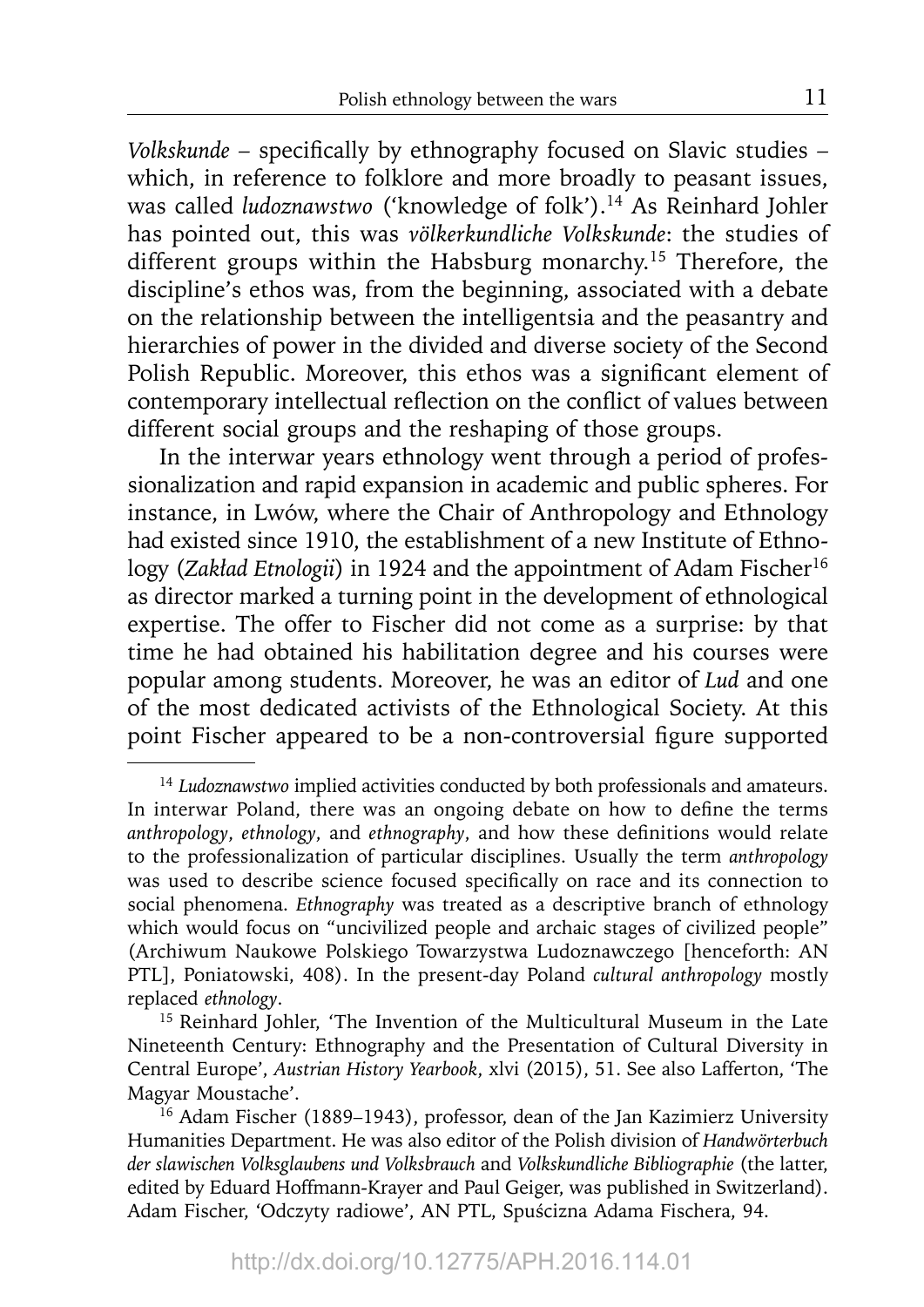by his academic milieu<sup>17</sup> and relatively well-connected to scholars in Austria and Germany, in particular ethnologist Wilhelm Koppers,<sup>18</sup> based at the University of Vienna and Slavist Erdmann Hanisch, who worked for the Osteuropa-Institut in Breslau.<sup>19</sup> In the following years Fischer became a center of a circle of young scholars who were involved in the expert work for the state, mostly in the framework of research institutes. As Marek Kornat has observed, these institutes were modelled after think tanks created in Germany – such as the Osteuropa-Institut – and the Anglosphere.<sup>20</sup> The year of 1919 was also a turning point in that respect: not only British and American specialists but also those from Poland came back from the Paris Peace Conference with a conviction that expertise should be integrated into institutional structures.21

Although Fischer occasionally gave talks on the importance of ethnology in 'national upbringing<sup> $22$ </sup> and published in the right-wing journal *Myśl Narodowa*, his real engagement in politics began when the *Sanacja* camp came to power. It is clear that after the May Coup of 1926, Fischer changed his political sympathies and began to support Marshal Józef Piłsudski. A year later he sat on the committee of the 'Stu Team'. This organization took over *Słowo Polskie*, the most important right-wing newspaper in Lwów, an organ of the nationalist

20 Marek Kornat, *Bolszewizm, totalitaryzm, rewolucja, Rosja. Początki sowietologii i studiów nad systemami totalitarnymi w Polsce (1918–1939)* (Kraków, 2003), 57–8; *idem*, *Polska szkoła sowietologiczna 1930–1939* (Kraków, 2003), 28–9.

21 Linkiewicz, 'Toward Expertocracy'.

22 See, for instance, *Lud*, 21 (1922).

<sup>&</sup>lt;sup>17</sup> Derzhavnyĭ Arkhiv Lvivskoĭ Oblasti [henceforth: DALO], Uniwersytet Jana Kazimierza [henceforth: UJK], Życiorysy profesorów Wydziału Filozoficznego, 26/7/809; DALO, UJK, Adam Fischer, 26/5/1956.

<sup>&</sup>lt;sup>18</sup> On Koppers and his network of scholars which included also Malinowski, see Gingrich, 'The German-Speaking Countries', 109–10, 114.

<sup>&</sup>lt;sup>19</sup> On the work of Hanisch see Helmut W. Schaller, 'Erdmann Hanisch (1876–1953): Sein Beitrag zur slawischen Philologie', *Zeitschrift für Slawistik*, xxxix, 2 (1994), 230–8. On activities of the Osteuropa-Institut before and after 1933, see Michael Burleigh, *Germany Turns Eastwards: A Study of Ostforschung in the Third Reich* (Cambridge and New York, 1988); Hans-Jürgen Bömelburg, 'Das Osteuropa-Institut in Breslau 1930–1940. Wissenschaft, Propaganda und nationale Feindbilder in der Arbeit eines interdisziplinären Zentrums der Osteuropaforschung in Deutschland', in Michael Garleff (ed.), *Zwischen Konfrontation und Kompromiss. Interethnische Beziehungen in Ostmitteleuropa als historiographisches Problem der 1930er/1940er Jahre* (München, 1995), 47–72.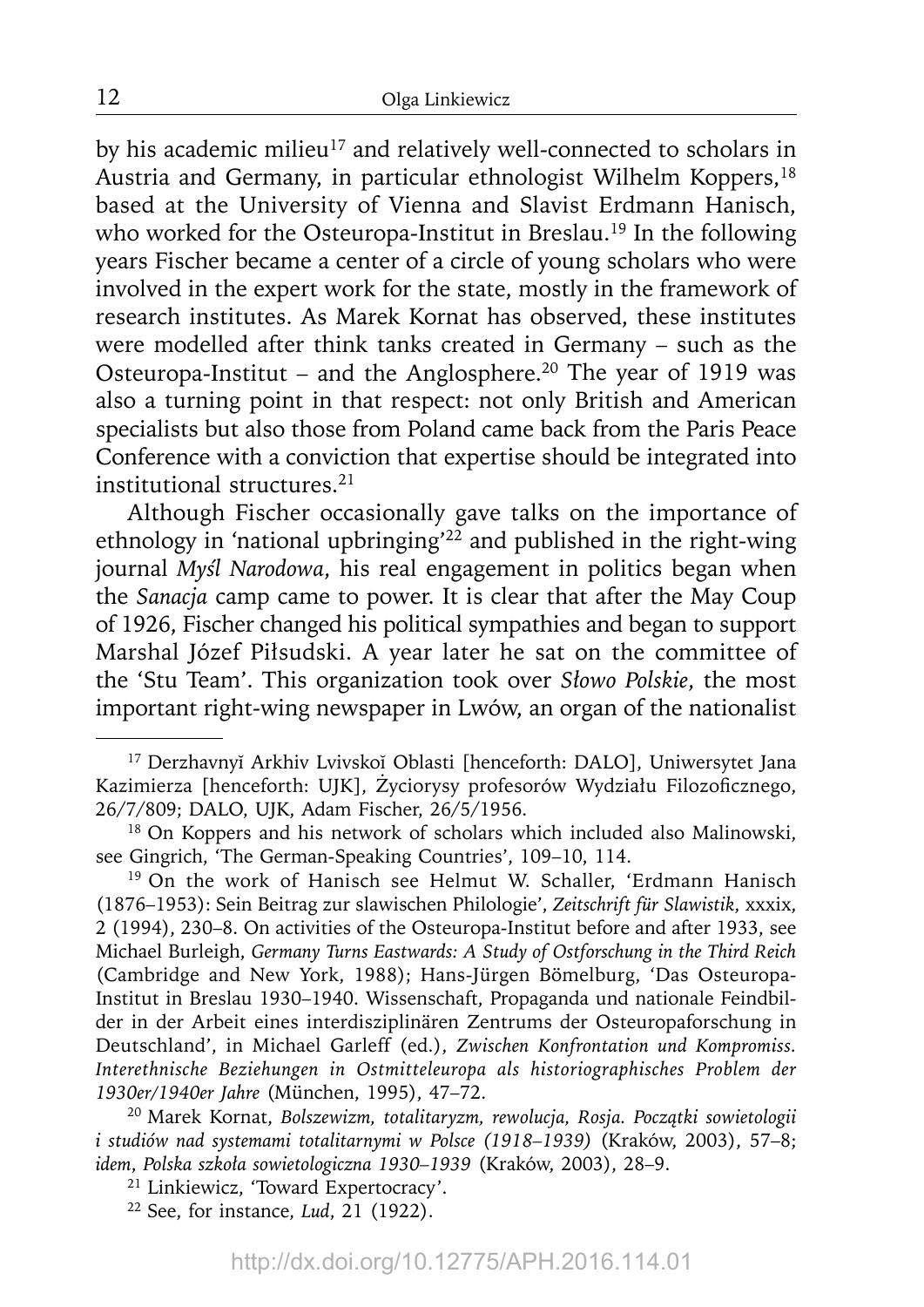*Endecja* movement. The 'Stu' manifesto insisted that the "national state as a social state should be based on … sustainable and deep ethical principles." Thus the 'vital' nationality issue could only 'be resolved' if, in state policies, ethics and the common good prevailed over force. At the same time, "there could be only one nation in the state, notwithstanding different ethnic groups". The 'Stu' members did not want democracy but elitist expertocracy.<sup>23</sup> Fischer assumed that in Lwów, a site of right-wing and conservative hegemony, to support liberal views was futile and thus was tantamount to submitting to the radical right and contributing to its success. $24$ 

Fischer's close associates were also frequently active in public sphere. After a few years of service in the army Jan Falkowski, for instance, joined the paramilitary sports association *Strzelec* ('The Rifleman') and was an editor-in-chief and contributor to 'Civic Education' (*Wychowanie Obywatelskie).*25 At the beginning of his career, Falkowski specialized in methodology and traditional cultures in Asia. Fischer's reference letter, prepared for Falkowski's habilitation in 1938, pointed out the significance of his publications on the ethnicity of East Carpathian highlanders (inhabitants of Eastern Carpathian Mountains) – Hutsults, Lemkos, and Boykos. Falkowski's work thus demonstrated a considerable change in his academic interests, which was a result of a general shift in the work of the Institute of Ethnology since 1933–4. This change was due to Fischer's – and the authorities' – conviction of the priority "to get an ethnographic view of the southeastern lands".26 Apart from the area of former Eastern Galicia, ethnologists from the Jan Kazimierz University in Lwów were also conducting research in additional areas of the eastern and northern borderlands – Polesie, Volhynia, and Pomerania. In a radio address in 1939, Fischer emphasized "the exceptional nature of the Institute … which makes it distinct from the activities of other ethnology Chairs", its "association with contemporary life", and "constant

<sup>23</sup> Agnieszka Biedrzycka (ed.), *Kalendarium Lwowa 1918–1939* (Kraków, 2012).

<sup>24</sup> Adam Fischer, 'Charakterystyka młodzieży w Uniwersytecie Jana Kazimierza we Lwowie', AN PTL, Spuścizna Adama Fischera, 91.

<sup>25</sup> DALO, UJK, Jan Falkowski, 26/5/1939; Anna Engelking and Olga Linkiewicz, 'Jan Kanty Falkowski (1901–ca. 1940)', in Anna Spiss and Zofia Szromba-Rysowa (eds.), *Etnografowie i ludoznawcy polscy. Sylwetki, szkice biograficzne*, iii (Wrocław and Kraków, 2010).

<sup>26</sup> DALO, UJK, Jan Falkowski, 26/5/1939.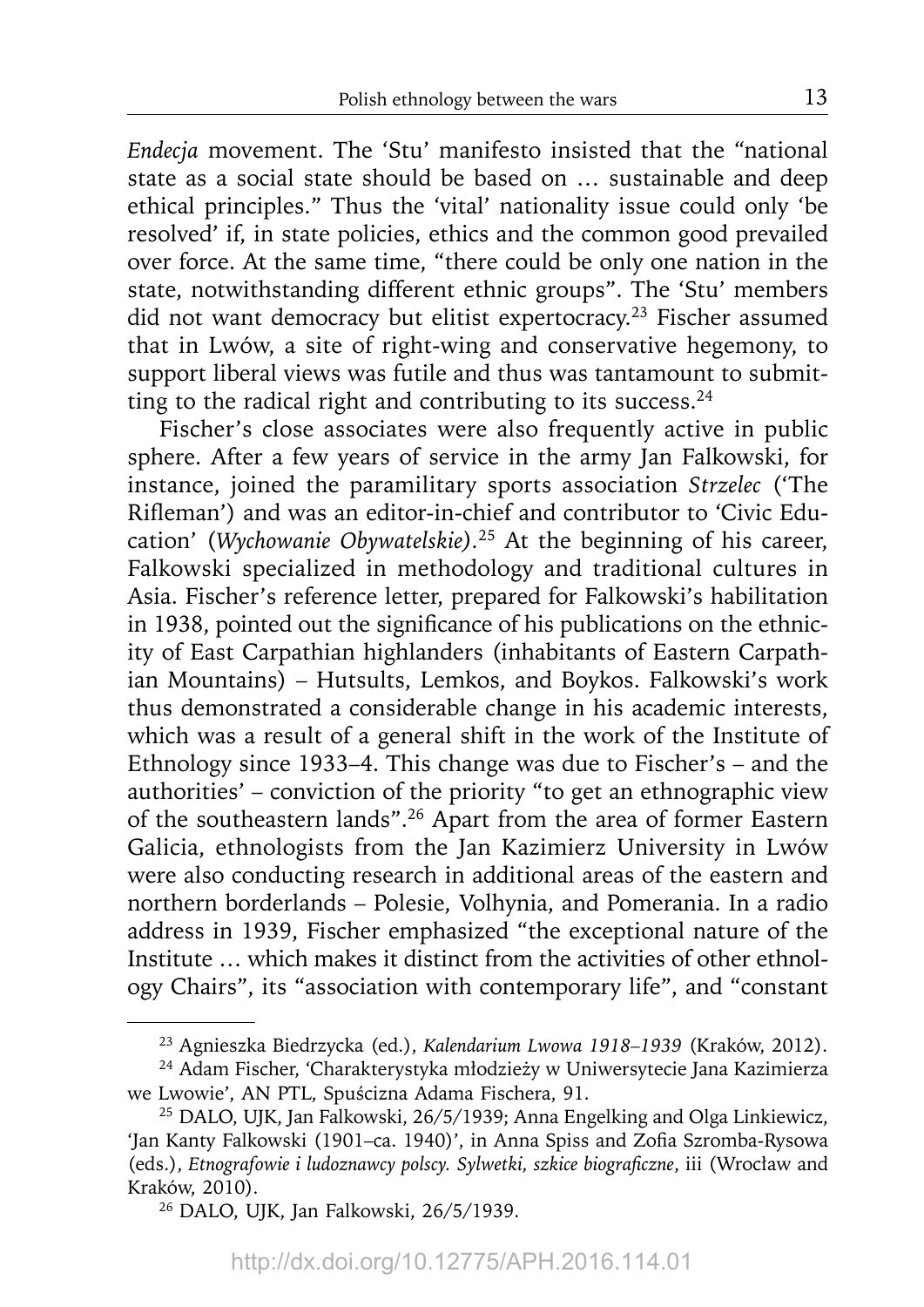readiness to face challenges that are of vital importance for the nation and the state".27

Institutionally, this new direction was based on the Commission for Scientific Research of the Eastern Lands (Komisja Naukowych Badań *Ziem Wschodnich*), which commenced operations within the governmental structures based in Warsaw.28 It was created by the Committee for National Affairs (*Komitet Badań Spraw Narodowościowych*), the body responsible for national policies and governed collectively by the prime minister and several ministers.<sup>29</sup> General Tadeusz Kasprzycki, appointed in 1933 deputy and later vice minister of military affairs, was the *spiritus movens* of activities of the Commission for Scientific Research of the Eastern Lands. He engaged Falkowski to organize a research center and a museum located in Żabie in the Hutsul region.<sup>30</sup>

The Lwów Institute of Ethnology was supported by the Foundation for National Culture<sup>31</sup> – a major governmental sponsor of institutions and individuals – and the Society of Friends of the Hutsul Region (*Towarzystwo Przyjaciół Huculszczyzny*), a highly politicized organization striving for regional mobilization in support of the central state.<sup>32</sup> The activities of the Commission for Scientific Research of the Eastern Lands were continued by the Institute for the South-Eastern Lands (*Instytut Ziem Południowo-Wschodnich*), established in 1938 (and registered March 1939), with headquarters in Lwów. The research

<sup>27</sup> Fischer, 'Odczyty radiowe'.

<sup>28</sup> On the Commission see Olgierd Grott, *Instytut Badań Spraw Narodowościowych i Komisja Naukowych Badań Ziem Wschodnich w planowaniu polityki II Rzeczypospolitej Polskiej na Kresach Wschodnich* (Kraków, 2013).

<sup>&</sup>lt;sup>29</sup> The Committee included the minister of internal affairs, military affairs, foreign affairs, religious affairs and public education, and agriculture. Wanda Paprocka, 'Instytucje i organizacje polskie na Kresach Wschodnich 1920–1939', *Etnografi a Polska*, xlv, 1–2 (2001), 10–11.

<sup>30</sup> Kazimierz Pawlewski (ed.), *Sprawozdanie Związku Ziem Górskich za okres od 12 XI 1936 – 31 XII 1937 r.* (Warszawa, 1938).

<sup>31</sup> The Foundation for National Culture (*Fundusz Kultury Narodowej*) was established in 1928 on the initiative of Józef Piłsudski.<br><sup>32</sup> Fischer, 'Odczyty radiowe'. See also Patrice Dabrowski, 'Borderland Encoun-

ters in the Carpathian Mountains and their Impact on Identity Formation', in Omer Bartov and Eric D. Weitz (eds.), *Shatterzone of Empires: Coexistence and Violence in the German, Habsburg, Russian, and Ottoman Borderlands* (Bloomington and Indianapolis, 2013), 193–208.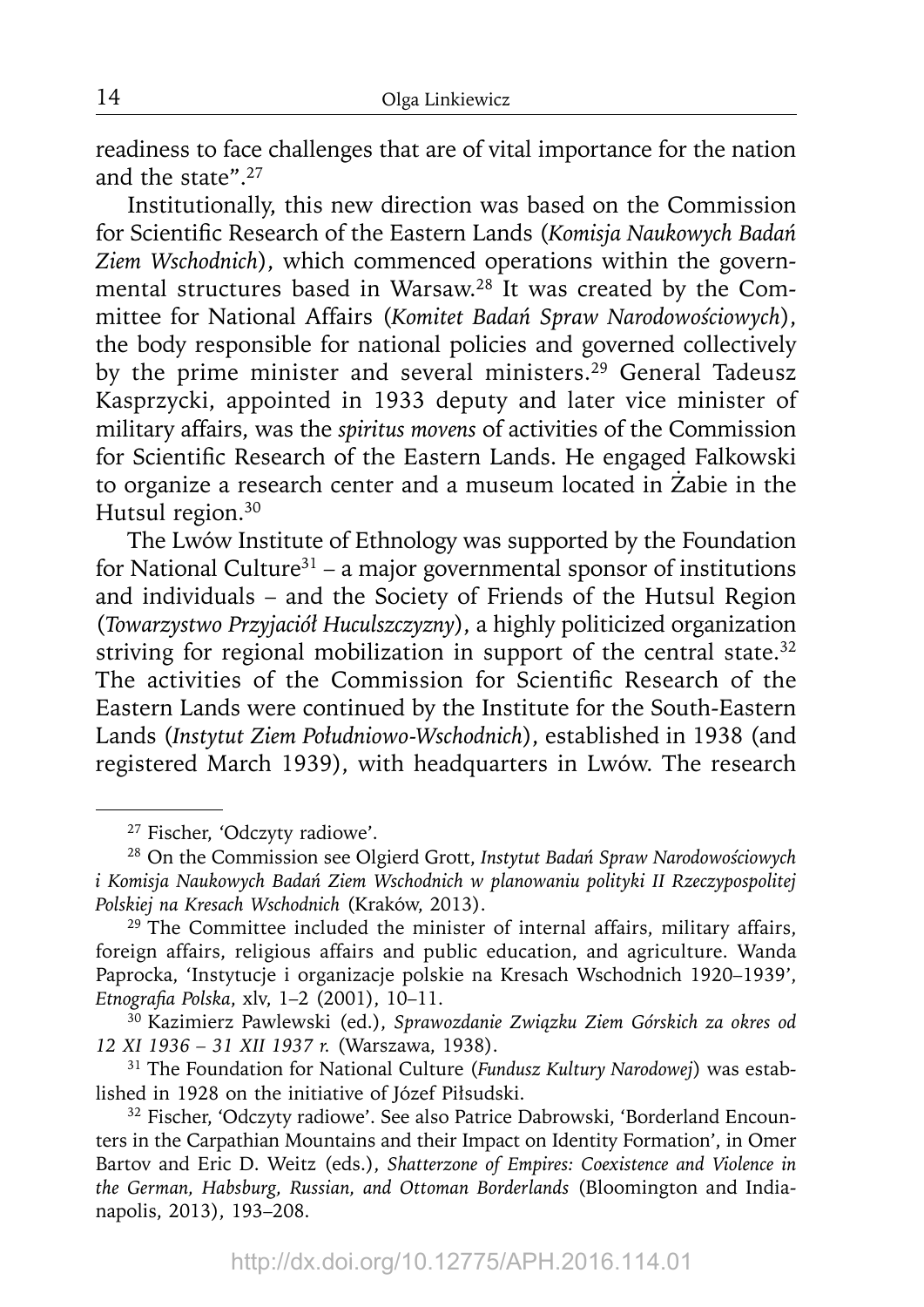in the late thirties was meant to be conducted nearly exclusively from within the region.<sup>33</sup>

In line with general state propaganda, the Institute claimed that it was an apolitical organization, created in order to benefit society and the state.<sup>34</sup> The Institute divided its supporters into three groups: government and army representatives, business and industry associates, and – the largest group – Lwów academics. While the Institute officially cultivated an above-party appeal,<sup>35</sup> Kasprzycki backed one person – Józef Gajek, who was a committed supporter of government policies. As an ethnologist and Fischer's student, he had already gained experience in expert service in the Baltic Institute in Gdynia and Toruń.<sup>36</sup> The new institution gave a fresh impetus to fieldwork in local communities of villages and towns, and the city of Lwów. The research in field was carried out mostly by graduate students and young assistant professors.

In the 1930s, the necessity to investigate (not to say infiltrate) local rural and urban communities increased substantially. Villagers were solicited by various governmental agents working to secure potentially unsafe territories, in particular the interwar Poland's East. In Eastern Galicia, many of these efforts were coordinated by the Secretariat for the Agreement of Polish Social Organizations in Eastern Little Poland (*Sekretariat Porozumiewawczy Polskich Organizacji Społecznych w Małopolsce Wschodniej*), a nationalistic organization set up in 1936, which, in turn, was directed by Adam Fischer in 1939.<sup>37</sup> Perhaps, the questions asked by these experts are more revealing sources than the answers they were given. There was a mismatch between their state- and nation-building concerns and the interests

<sup>33</sup> AN PTL, Instytut Ziem Południowo-Wschodnich, 500.

<sup>34</sup> DALO, Instytut Ziem Południowo-Wschodnich, 1/3/1709.

<sup>&</sup>lt;sup>35</sup> Apart from many other things the Institute also alleged that it has public support. AN PTL, Instytut Ziem Południowo-Wschodnich, 500.

<sup>36</sup> DALO, UJK, Józef Gajek, 26/2/337; AN PTL, Instytut Ziem Południowo- -Wschodnich, 500. 37 In 1936, the Secretariat was directed by general Aleksander Litwinowicz,

who soon later became the vice minister of the military affairs. For a typical piece of propaganda, which was produced by the Secretariat and aimed to mobilize Poles from Eastern Galicia against the activities of the Organization of Ukrainian Nationalists, see *Nasza Praca*, ii, 43 (1937), 4 <http://jbc.bj.uj.edu.pl/Content/308950/ NDIGCZAS013854\_1937\_043.pdf> [Accessed: 20 Sept. 2016]. See also Biedrzycka, *Kalendarium Lwowa*, 767, 847–8, 880, 959.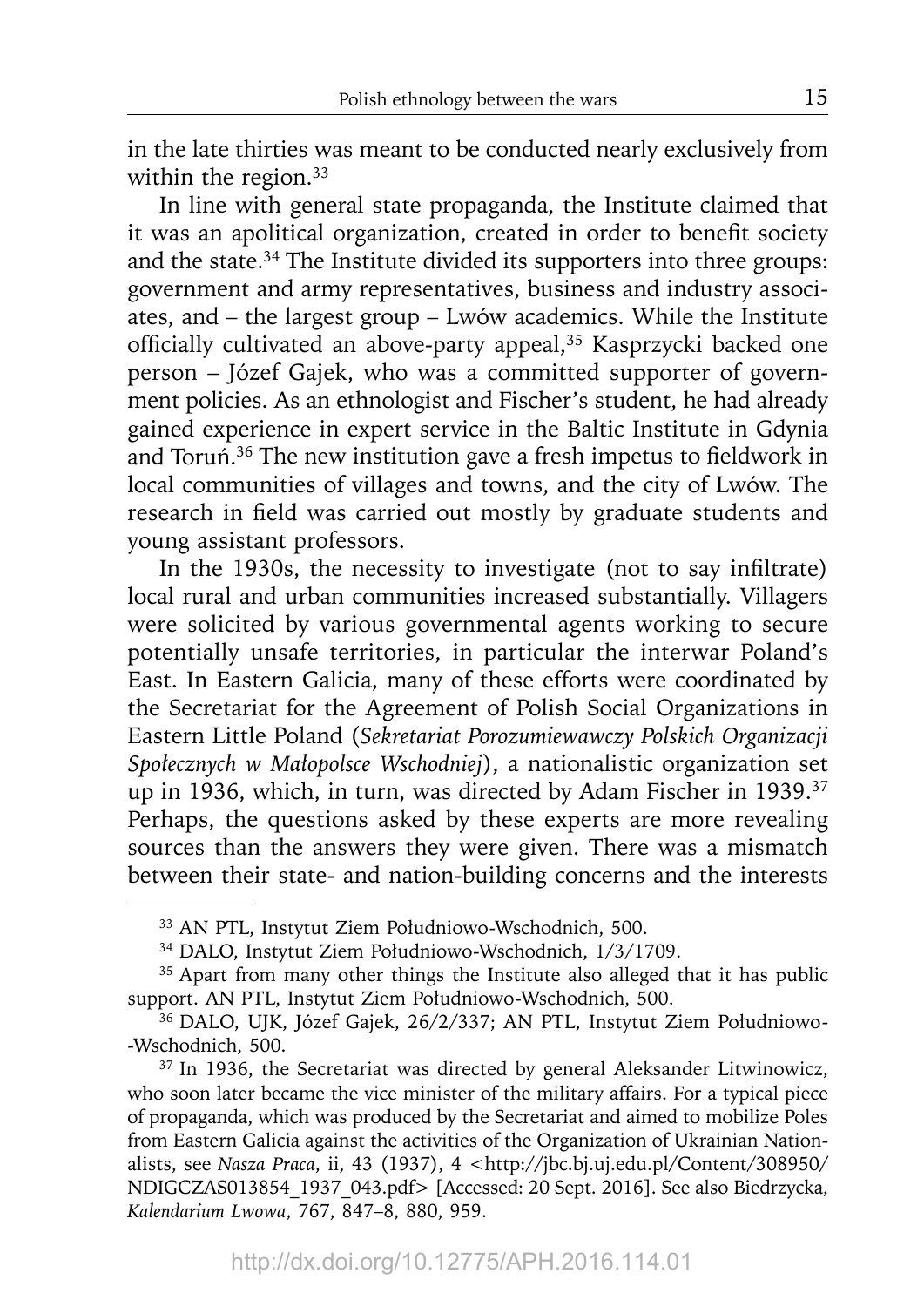of a majority of the experts' informants: "Does the Polish population make comparisons with the situation before the war – in what (whose) favor? Which realms of life appear unfavorably, by comparison, according to the people? How do any autonomous or separatist tendencies manifest themselves?"38

To a certain extent this cooperation and dependence on governmental agencies was induced by miserable financial conditions, unemployment, and limited resources for research and publications. After the First World War, the financial standing of the Józef Mianowski Fund, the main source for research support since 1881, deteriorated significantly. Half of its resources came from government subsidies. Starting in 1926, the authorities became more interested in scientific expertise and scholars began to seek official support.<sup>39</sup> In particular, ethnologists exerted their influence in order to create ethnographic divisions in the numerous Civil Defense outposts that had been set up all over the country.

The most popular way of doing fieldwork was to focus on typical units, recognized as representative of a particular region, group, or phenomenon. The next step was to make calculations that could produce a broader, quantitative picture. Investigations were also based on press and archival research, and questionnaires. The crucial point was that, in the thirties, for the first time, research was dominated by fieldwork – performed not only by ethnologists, but also historians, economists, and linguists. Such fieldwork, according to directives, would include an initial trip, and then a detailed, long-term observation, with systematic recording of recollections and opinions. The final

<sup>&</sup>lt;sup>38</sup> These questions come from a survey in Pomerania. See Bernard Grzędzicki to Józef Gajek, 1937, Pomorska Biblioteka Cyfrowa, Kolekcja Józefa Gajka, 2639. It needs to be stated that other questionnaires, used by various institutions of the Second Republic to establish ethnic (national) belonging, produced similarly doubtful results. In these cases, problems arose mostly from the mismatch between the intelligentsia and peasantry and their ideas of what identity was. The well-known example are the two censuses, of 1921 and 1931 respectively, and the questions about nationality and language they included. See Włodzimierz Mędrzecki, 'Liczebność i rozmieszczenie grup narodowościowych w II Rzeczypospolitej w świetle wyników II Spisu Powszechnego (1931 r.)', *Dzieje Najnowsze*, xv, 1–2 (1983), 231–51. For my take on these issues inspired by Mędrzecki's discussion, see Olga Linkiewicz, 'Peasant Communities in Interwar Poland's Eastern Borderlands: Polish Historiography and the Local Story', *Acta Poloniae Historica*, cix (2014), 17–36. 39 Linkiewicz, 'Applied Modern Science', 156, 163.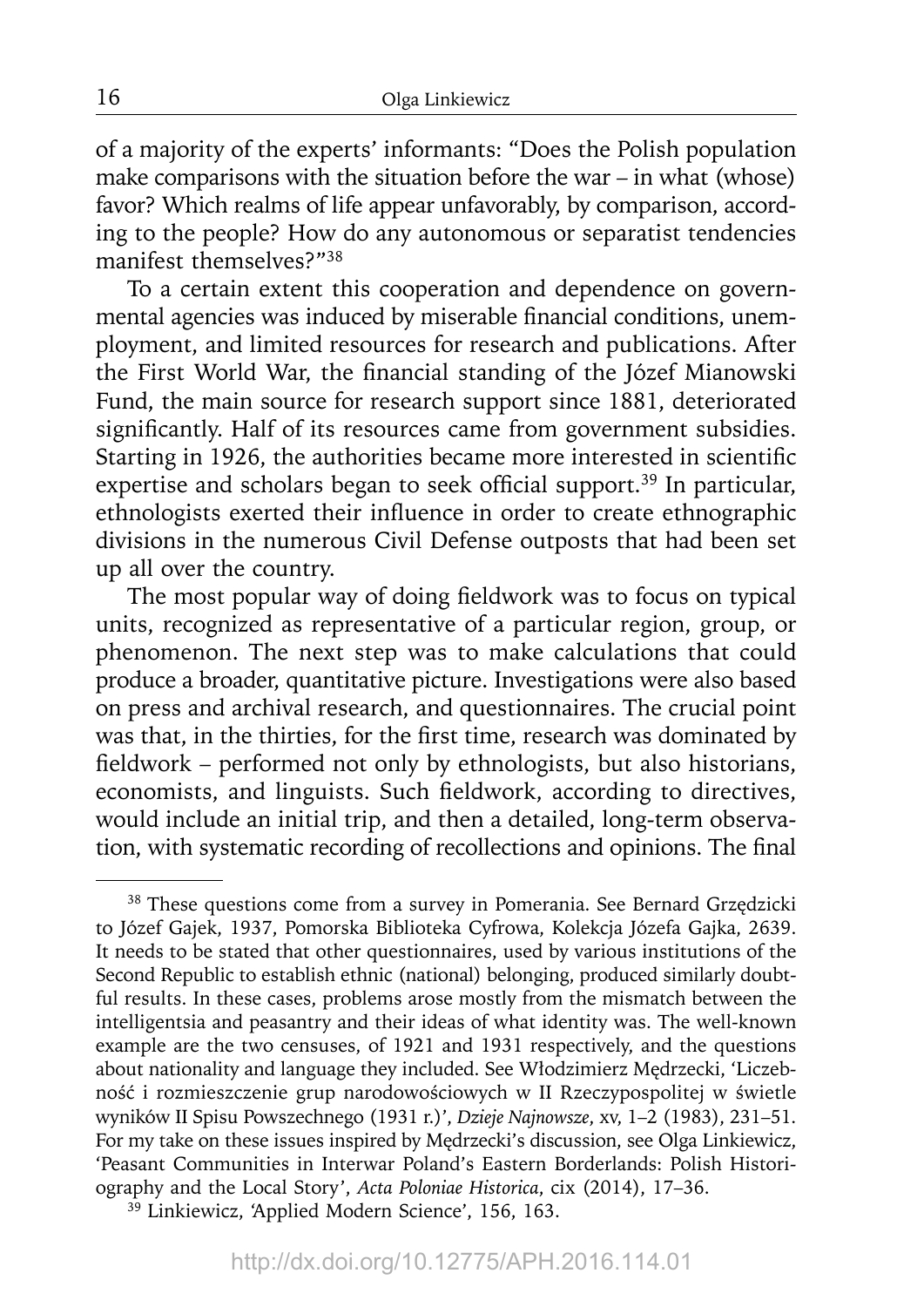outcome would be a monograph.<sup>40</sup> The key elements that traditionally made up expeditions in the countryside – that is collecting future exhibits, cataloguing, and preserving objects – were supplemented with or sometimes replaced by interviews and surveys, and the activities that later developed into participant observation.

During their field sojourns, scholars relied on local activists, including non-Poles. In particular, ethnologists from Lwów were constantly preoccupied with issues of Ukrainian national identity. Falkowski even worked in collaboration with the Ukrainian *Boykivschyna* Society from the Galician town of Sambor. There were limits, however. "The reason for cooperating with [the Ukrainian] Dr. Pasznycki is only his help in collecting materials", Fischer stated.<sup>41</sup> Despite these limits imposed by Fischer, in the field the willingness to reach out to Ukrainians facilitated practical relationships. These perhaps saved such expeditions from complete failure. Falkowski wrote in his report from searching for the ethnic boundary between the Carpathian highlanders of Lemkos and Boykos that the "conditions of my sojourn among these villagers are rather bad. The people are reserved, suspicious, and very secretive, not used to this type of research. The Greek-Catholic priests were of great help". In general, he stressed the assistance he received from some activists who identified themselves as Ukrainians.<sup>42</sup>

What we do not know, unfortunately, is whether ethnologists from Lwów used all the languages of their informants or spoke only Polish (or maybe used interpreters). We do know, however, that the language in which respondents were approached made an important difference to their reaction, while fieldwork reports were written in Polish. At the same time, they included Ukrainian or other non-Polish terms. It is fair to assume that respondents who did not see Polish as their own language, were nonetheless interviewed in Polish, probably with some pragmatic flexibility. For these respondents (at least), this is likely to have made their experiences with the ethnologists also experiences of traditional social hierarchy. Peasants often called the researchers *pany*, a term that, in this context, should be translated as 'lords'.43 For these ethnologists, conducting research without participation in and

<sup>40</sup> AN PTL, Instytut Ziem Południowo-Wschodnich, 500.

<sup>41</sup> DALO, UJK, Jan Falkowski, 26/6/1939.

<sup>42</sup> AN PTL, Towarzystwo Przyjaciół Huculszczyzny [henceforth: TPH], 499.

<sup>43</sup> AN PTL, Józef Gajek, 478.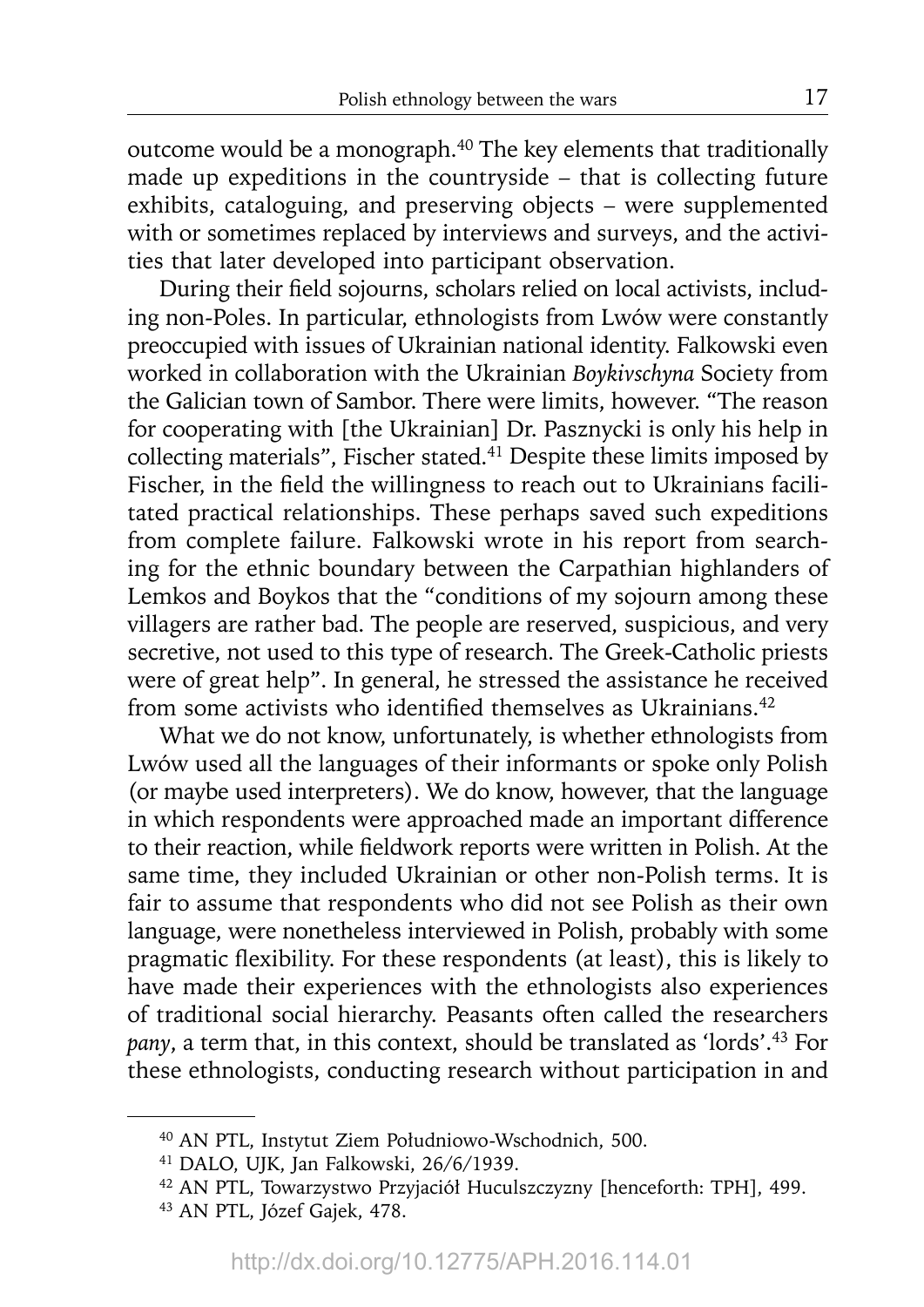familiarity with the local life implied only limited access to information. For us, in hindsight, it implies a lack of professionalism as we understand it now, i.e., in Malinowski's terms.

#### III

# ETHNICITY AND OBJECTIVITY

The beginning of the twentieth century saw a profound crisis in knowledge traditions and methodological analyses, particularly visible in the field of social sciences and humanities. The collapse of empires and the experience of the First World War further challenged paradigms and research methods, and this often corresponded with debates on politicized issues of race, ethnicity, and nationality.<sup>44</sup> An example of such interplay is the epistemological and institutional rivalry between schools of ethnology and sociology in Poland over disciplinary authority. This included scientific claims to objectivity that saturated the contemporary academic debates. Objectivity was used as a tool to achieve an advantage over adversaries. Yet this principal but elusive set of ideas and attitudes<sup>45</sup> was not merely employed instrumentally, that is, to justify dubious claims. It was also inextricably linked to patriotism. Both objectivity and patriotism were considered morally good and noble, and the majority of scholars were unable to query patriotism, treating it as the intrinsic part of the value of 'objective' scientific endeavor.<sup>46</sup>

In interwar Polish academia we can observe representatives of several theoretical schools. Yet in the interwar period, Polish ethnology and, in general, social sciences were not dominated by any particular school or method. Conversely, intellectual influences were relatively numerous and rich – coming from France (Durkheimians), Germany (historical method), Great Britain (Malinowskian anthropology), and the United States (the Chicago school and Boasian school). This diversity of approaches and familiarity with various milieus and academic systems occurred as a result of the migrations before 1918

<sup>44</sup> Kohlrausch *et al.* (eds.), *Expert Cultures*, 10–13; Peter Novick, *That Noble Dream: The "Objectivity Question" and the American Historical Profession* (Cambridge, 1988 [2007]), 111–32.

<sup>45</sup>*Ibidem*.

<sup>&</sup>lt;sup>46</sup> Olga Linkiewicz, 'Ethnopolitics': The Making of Scientific Knowledge and Utopian *Projects in Interwar Poland*, paper, AHA convention, New York, Jan. 2015.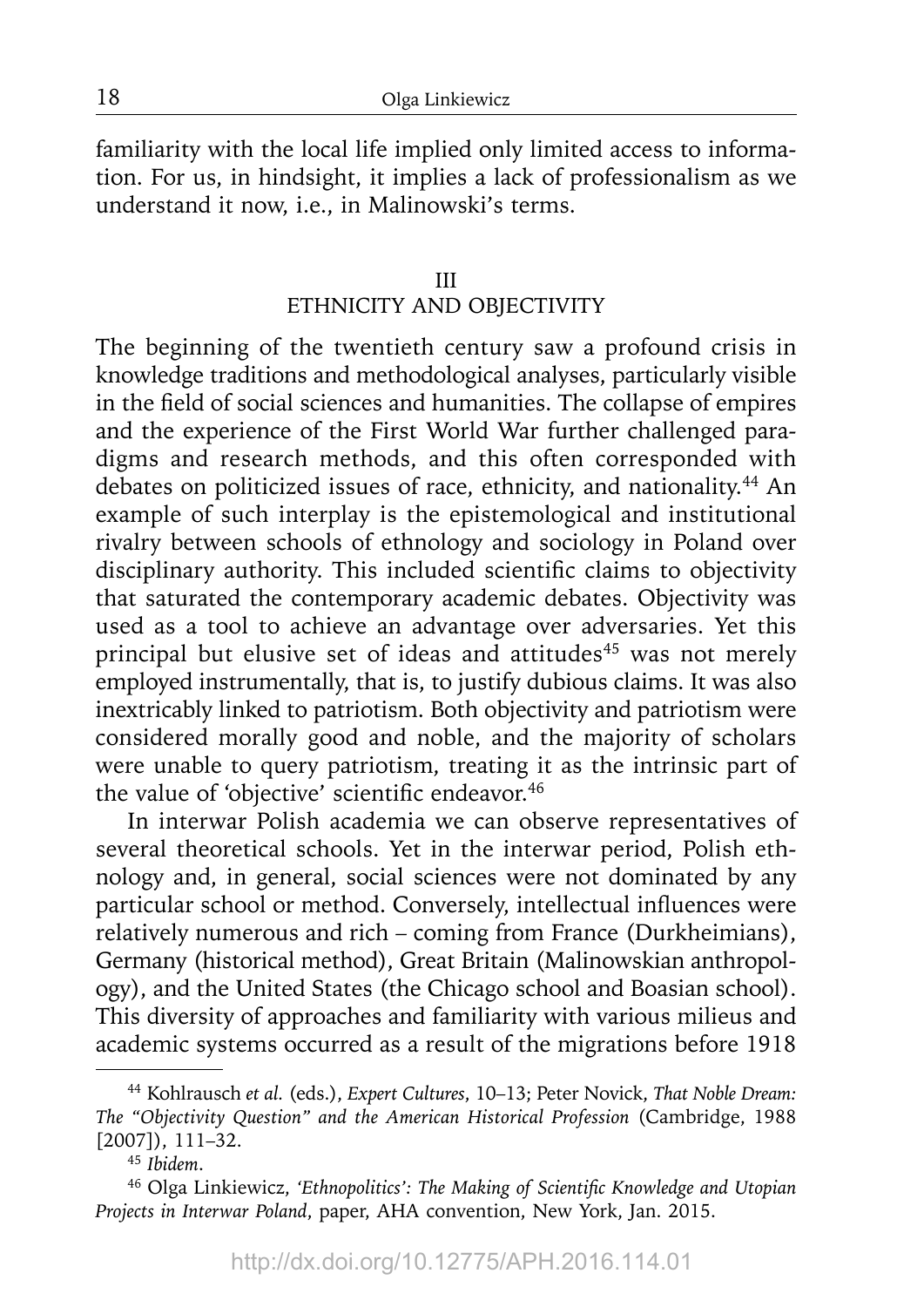and during the First World War, and, subsequently, research stays abroad.47 Ethnology in Lwów – having its roots in rural folklore studies by amateurs – was strongly attached to historical methods, which aimed to determine origins of cultures and artifacts. It saw itself within the academic tradition of the German language zone, but – contrary to what is usually written about this school – Fischer and his students were critical of diffusionism and the related *Kulturkreise*  (culture spheres) concept. In the 1930s, they began to realize that their rival scholarly camp, which followed Znaniecki's and Malinowski's approaches to society, had gained a competitive advantage and popularity among governmental circles, in particular with Kasprzycki and Stanisław J. Paprocki, who had been a head of the Institute for Nationality Research (*Instytut Badań Spraw Narodowościowych*) and the behind-the-scenes organizer of politically-involved expertise.<sup>48</sup> Therefore, the Lwów ethnology's representatives publicly claimed allegiance to "the sociological method, and even the functionalist one", referring to the work of Florian Znaniecki and Bronisław Malinowski, respectively. In reality however, Fischer and especially Falkowski strongly criticized the humanistic approach represented by Znaniecki. One illustration of this was a serious argument over defining ethnicity and the method by which ethnic boundaries should be determined: the so-called objective criterion which Lwów championed against the Znaniecki's humanistic principle ('coefficient') – a method which proposed taking into account a subjective perspective of social actors.

To understand the Lwów ethnology's position better we shall turn to the British social sciences of the time. The year of 1922 was the big leap when Malinowski's *Argonauts of the Western Pacific* and *The Andaman Islanders* by Alfred Radcliffe-Brown were published. Instead of historical explanations, these researchers and their followers studied functioning societies, arguing for an analysis of all interconnected aspects of a given culture. However, the emerging paradigm was received with reluctance and adopted slowly. Malinowski's post at the London School of Economics, which is now considered the institutional symbol of this transformation, was an exception, even in the British context. Other universities were still dominated by scholars advocating evolutionism or diffusionism: elsewhere in Great Britain,

<sup>&</sup>lt;sup>47</sup> Among them there were research grants from the Rockefeller Foundation.<br><sup>48</sup> See Stach, 'The Institute for Nationality Research'.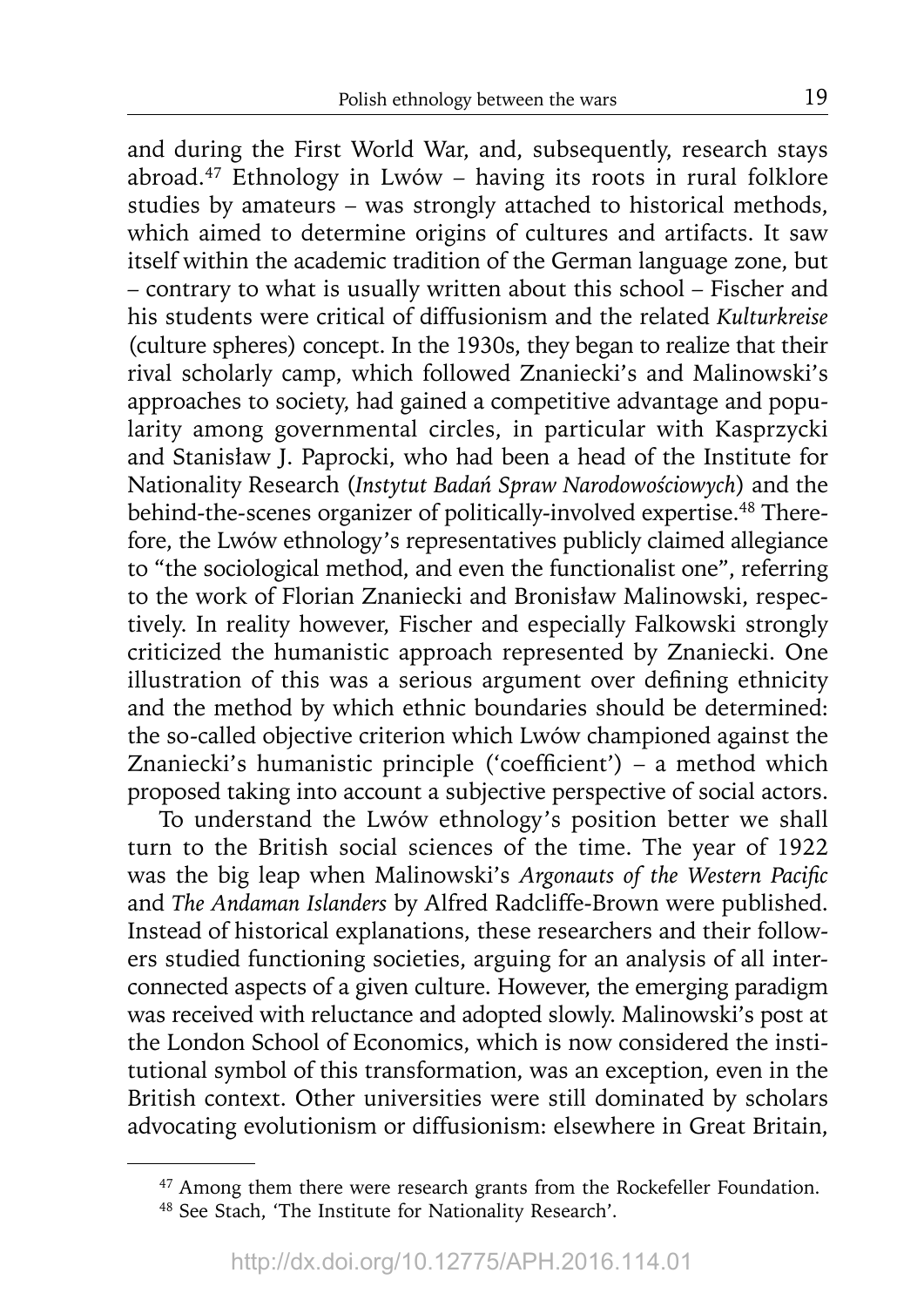social anthropology was not a discipline in its own right.<sup>49</sup> What, again in hindsight, may look like Lwów ethnology's traditionalism was, in other words, the opposite. Ironically, Fischer and his disciples were internationally up-to-date in failing to be ahead of their time. Yet their stance was not hidebound but, in their own paradigmatic terms, critical and dynamic: they did question such classical representatives as Adolf Bastian (evolutionism) and Leo Frobenius (cultural diffusion and culture spheres, i.e. *Kulturkreise*), and adopted a comparative, historical method (*szkoła kulturowo-historyczna*). It is important to observe that Wilhelm Koppers, Fischer's Viennese colleague, also repudiated *Kulturkreise* by the early 1930s.

As mentioned above, late nineteenth- and early twentieth-century Polish ethnography and rural folklore studies (*ludoznawstwo*) branched off from the *Volkskunde* tradition and represented mostly amateur research carried out in the then-popular objectivistic fashion.<sup>50</sup> If we look at the debate on ethnicity in the 1930s, it is clear that the methodological differences formed a considerable part of the disagreement between academics. However, the methodological side of the debate also had an explicit political dimension. The outcome of the preceding deliberations of how to determine ethnic and national belonging and which methods and factors (religion, language or nationality) should be decisive was inconclusive. These enduring questions were brought to public attention by the politically hot issue of censuses: the two which were taken in Poland in 1921 and 1931, and also German censuses, which were discussed by experts in connection with the situation of the Polish minority in Germany. As for the latter, the intensive research based on the "exact scientific objectivism" was seen as a remedy for the German propaganda.<sup>51</sup>

The substance of the polemics was, thus, ethnicity and processes of nation-building in the borderlands and specifically among the

<sup>49</sup> Fredrik Barth, 'Britain and the Commonwealth', in Barth *et al.* (eds.), *One Discipline*, 25–6.

<sup>&</sup>lt;sup>50</sup> Zbigniew Libera, 'Lud ludoznawców. Kilka rysów do opisania fizjognomii i postaci ludu naszego, czyli etnograficzna wycieczka po XIX wieku', in Aleksander Posern-Zieliński (ed.), *Etnologia polska między ludoznawstwem a antropologią* (Poznań, 1995), 137–52.

<sup>51</sup> Emil Kuroński, 'Polacy w Niemczech w urzędowych spisach ludności', *Sprawy Narodowościowe*, xii, 4–5 (1938), 384–428; Roman Lutman, 'III Naukowy Zjazd Pomorzoznawczy', *Sprawy Narodowościowe*, vi, 6 (1932), 653–8.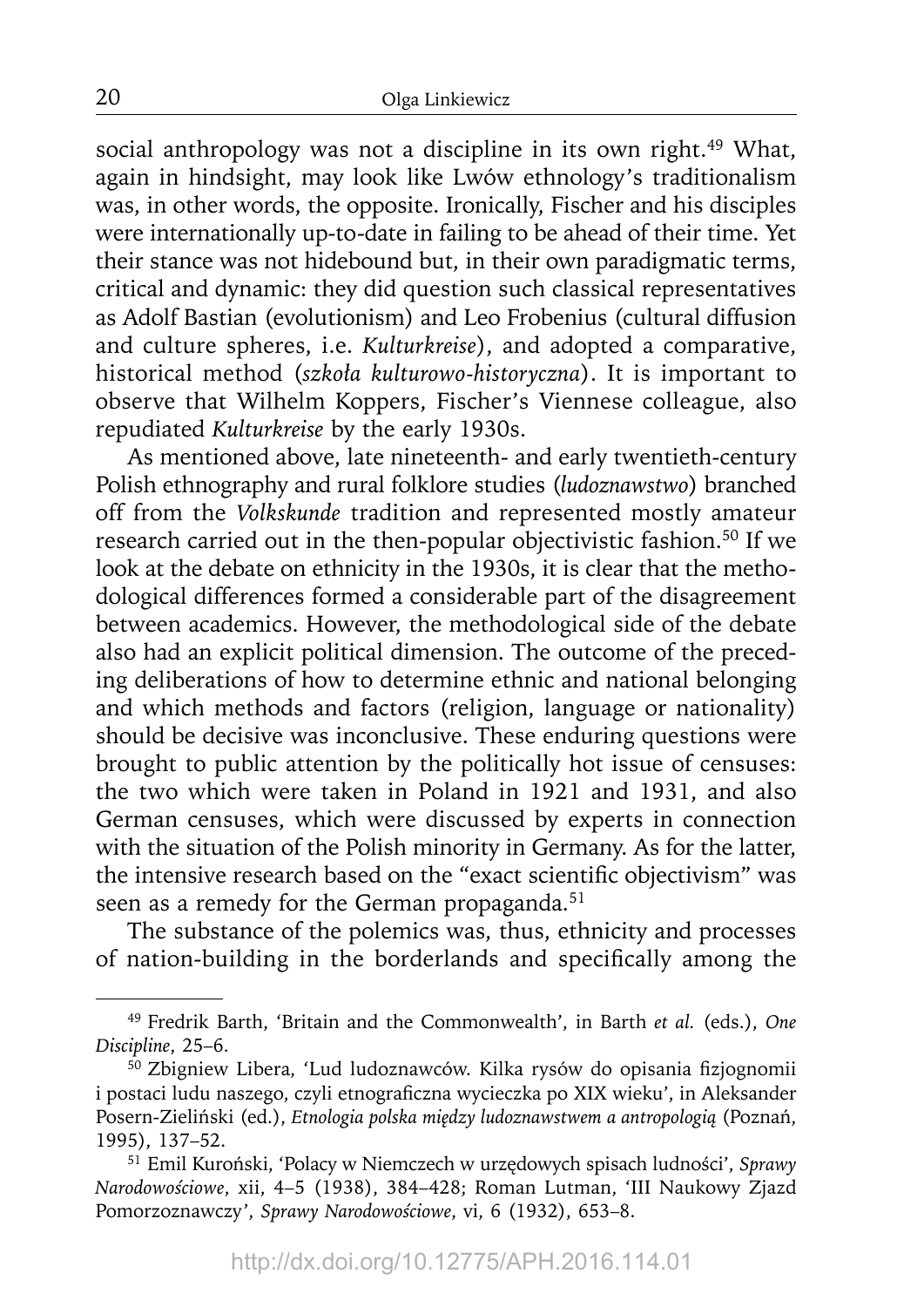peasantry. Like in other East Central European counterparts, the scientific debate on the peasantry was oriented toward territories within which the processes of national acquisition were still in flux. Notably, the 'ethnic question', in this context, was not the 'Jewish question', and the omission of this aspect was assumed as self-evident. Hence not only the lack of language competence that would allow researchers to gather data but also a set of convictions and beliefs shared by ethnologists and the leadership alike excluded Jewish subjects from this debate.<sup>52</sup> One side of the argument was represented by Fischer and his associates, who pursued research rooted in historical methods and focused on collecting data that could 'objectively' represent a given culture or group. They searched for origins and cultural affinities and argued for a meticulous reconstruction of 'cultural facts'

<sup>52</sup> The so-called Jewish question was phrased in a variety of ways (directly or indirectly) by different scholars at the time. Among the most famous statements there were those prepared for the Paris Peace Conference. See Franciszek Bujak, *The Jewish Question in Poland* (Paris, 1919) (also in Marta Przyłuska-Brzostek [ed.], *Ekspertyzy i materiały delegacji polskiej na konferencję wersalską 1919 roku* [Warszawa, 2009], 381–425); Stanisław Kutrzeba, *La question juive en Pologne: essai historique*  (Cracovie, 1919). The large literature on the 'Jewish question' in Poland includes, *i.a.*, Robert Blobaum, 'Criminalizing the "Other": Crime, Ethnicity, and Antisemitism in Early Twentieth-Century Poland', in *idem* (ed.), *Antisemitism and Its Opponents in Modern Poland* (Ithaca, 2005), 81–102; Claudia Kraft, 'Die jüdische Frage im Spiegel der Presseorgane und Parteiprogramme der galizischen Bauernbewegung im letzten Viertel des 19. Jahrhunderts', *Zeitschrift für Ostmitteleuropa-Forschung*, xlv, 3 (1996), 381–410; Grzegorz Krzywiec, 'The Polish Intelligentsia in the Face of the Jewish Question', *Acta Poloniae Historica*, c (2009), 133–69; Theodore R. Weeks, *From Assimilation to Antisemitism: the "Jewish Question" in Poland, 1850–1914* (DeKalb, IL, 2006). On some approaches to the 'Jewish question' in Galicia before 1918, see *Polin: Studies in Polish Jewry*, xii (1999): *Focusing on Galicia: Jews, Poles, and Ukrainians 1772–1918*, ed. by Israel Bartal and Antony Polonsky. The research on Jewish ethnic (national) belonging was conducted by the Yiddish Scientific Institute (YIVO) in Wilno / Vilna and, most notably, its director, sociologist Max Weinreich. Cf., *i.a.*, Itzik N. Gottesman, *Defining the Yiddish Nation: The Jewish Folklorists of Poland* (Detroit, 2003); Kamil Kijek, 'Max Weinreich, Assimilation and the Social Politics of Jewish Nation Building', *East European Jewish Affairs*, xli, 1 (2011), 25–55; Cecile E. Kuznitz, *YIVO and the Making of Modern Jewish Culture: Scholarship for the Yiddish Nation* (New York, 2014); Katherine Lebow, 'The Conscience of the Skin: Interwar Polish Autobiography and Social Rights', *Humanity: An International Journal of Human Rights, Humanitarianism, and Development*, iii, 3 (2012), 303; Leila Zenderland, 'Social Science as a "Weapon of the Weak": Max Weinreich, the Yiddish Scientific Institute, and the Study of Culture, Personality, and Prejudice', *Isis*, ciii, 4 (2013), 742–72.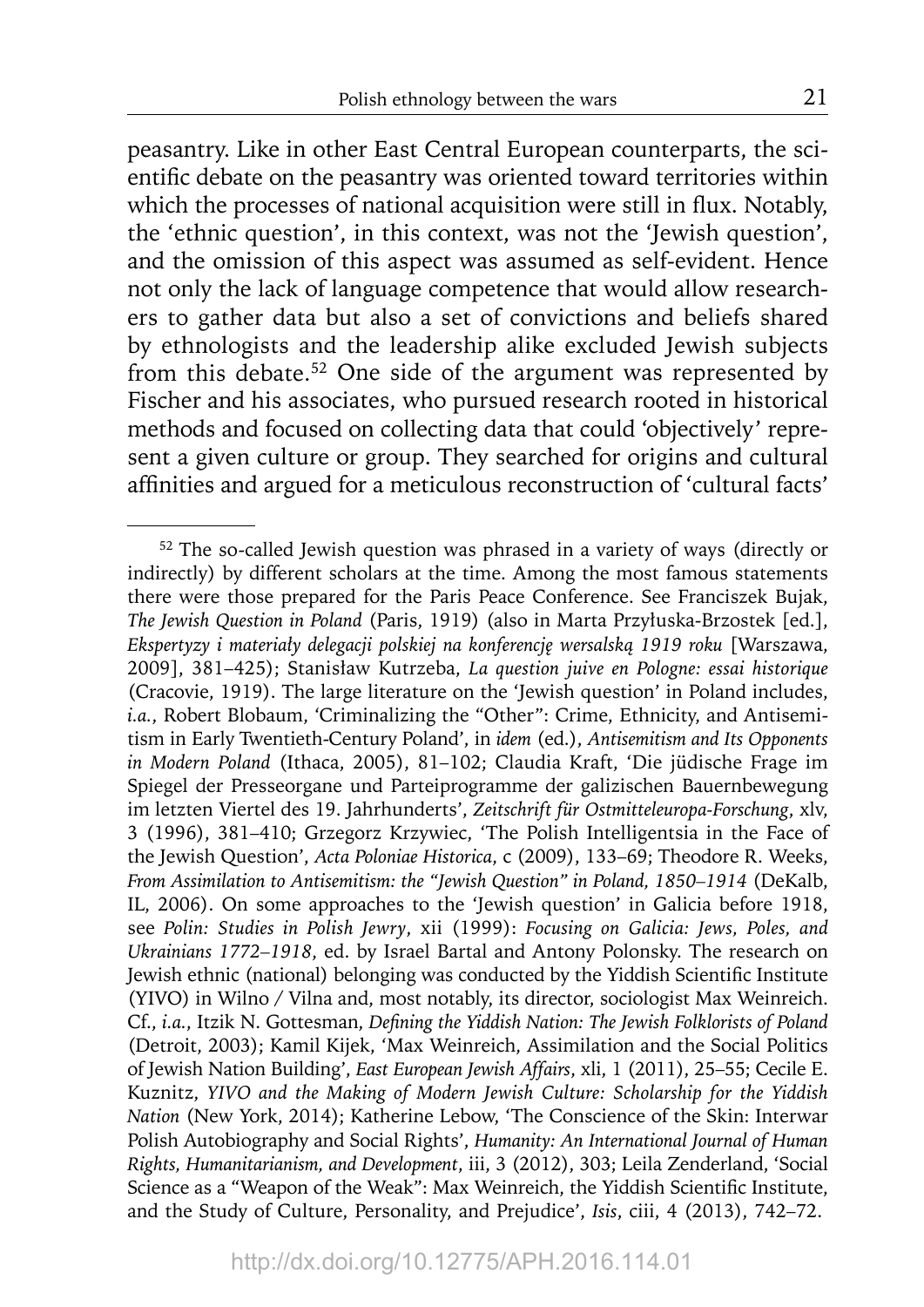in their historical and geographical contexts. Since the shift of 1933–34, initiated by the ministries and executed particularly by Kasprzycki, the Lwów Ethnology Chair partly redirected its interests to the study of current ethnic and nationality issues of the multiethnic borderlands. Changing the thematic scope led to a major problem: the so-called historical method (*szkoła kulturowo-historyczna*) was no longer adequate to deal with the new set of questions.

To respond to challenges, Fischer's associates gathered empirical data during fieldtrips and via questionnaires sent to schools. Ethnologist Jan Falkowski sought to grasp ethnic boundaries and map the divisions between groups inhabiting the Eastern Galician mountainous region – Hutsuls, Lemkos, and Boykos. The divisions were based on language and the presence or absence of ethnographic features and cultural artifacts.<sup>53</sup> During his fieldwork trips Falkowski noticed that, depending on the situation, the inhabitants identified themselves differently – on one occasion as Hutsults or *Russki*, as Ukrainians on another. Falkowski realized that identification was flexible, which only underpinned his conviction that ethnicity should be determined outside, not within the object of a study.<sup>54</sup> Abandoning the objective criteria was, in his view, tantamount to dilettante, unprofessional work.

The opponents of the Lwów ethnology, including sociologist Florian Znaniecki and ethnologist Józef Obrębski, changed the approach to researching ethnic groups and national identity from etic to emic. They postulated leaving aside the fusion of 'objective' criteria – such as race, language, and ethnographic features – in favor of investigating the subjective experience of individuals or groups. Obrębski, who, in 1934, returned from the London School of Economics, which was dominated by Malinowskian anthropology, elaborated the notion of an ethnic group, extrapolated from a case study of Polesie where the persistent local (that is non-national) identities and increasing popularity of urban and mass culture trends conflated. Obrębski thought that ethnicity cannot be reconciled with arbitrary categories imposed on the realm of individual or group consciousness. Put differently,

<sup>53</sup> Jan Falkowski and Bazyli Pasznycki, *Na pograniczu łemkowsko-bojkowskiem. Zarys etnografi czny* (Lwów, 1935); Jan Falkowski, *Zachodnie pogranicze Huculszczyzny. Dolinami Prutu, Bystrzycy Nadwórniańskiej, Bystrzycy Sołotwińskiej i Łomnicy* (Lwów, 1938); *idem*, *Północno-wschodnie pogranicze Huculszczyzny* (Lwów, 1938).

<sup>&</sup>lt;sup>54</sup> A fieldwork report by Falkowski. AN PTL, TPH, 499.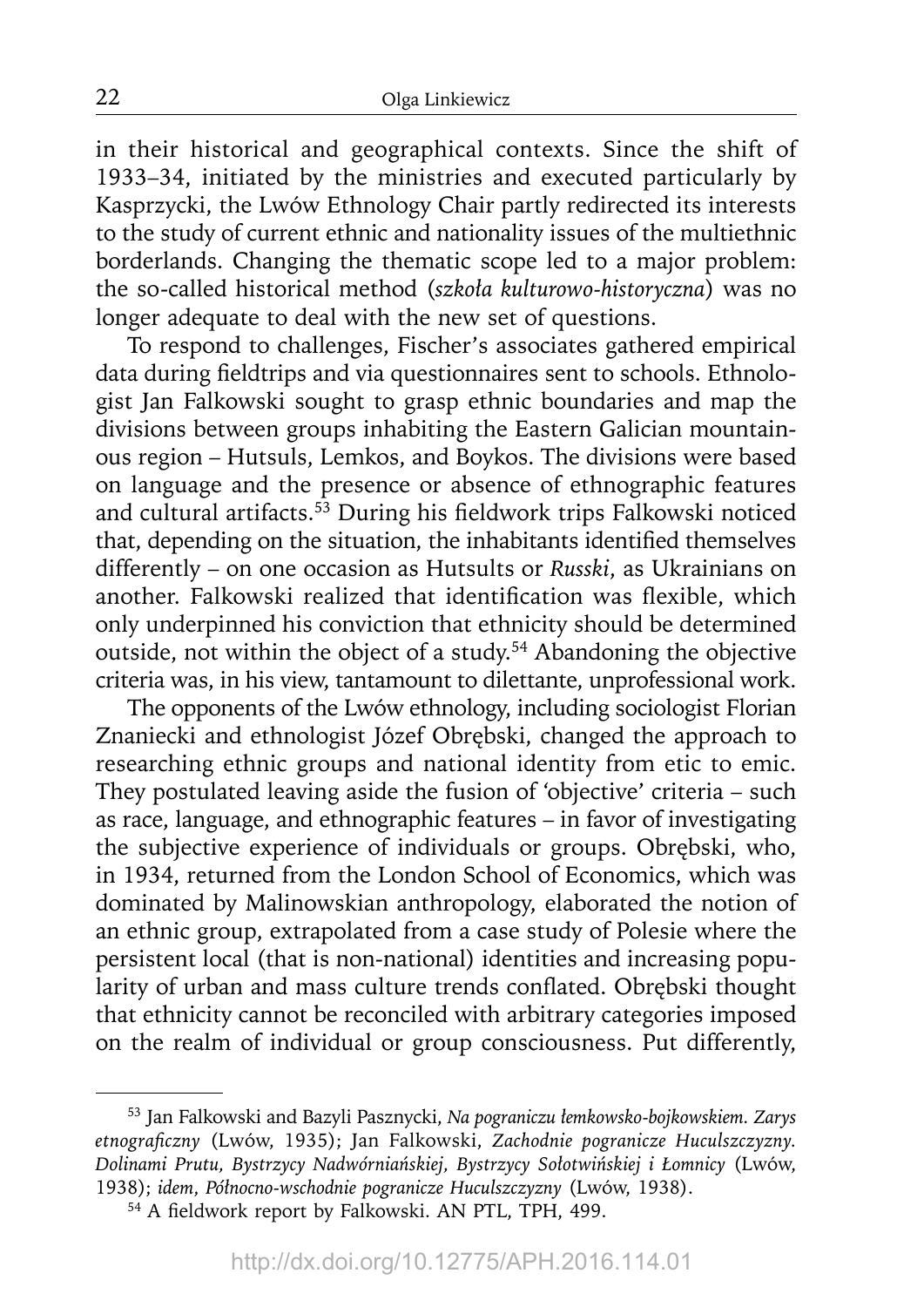in numerous polemics Obrębski objected to Falkowski's method on the grounds of a different understanding of nation – in his mind, an imagined rather than concrete community.<sup>55</sup> In his papers and reviews Obrębski articulated pluralism of knowledge and, therefore, did not consider the consciousness he researched as 'false'.<sup>56</sup>

In the 1930s, when ethnology and sociology – institutionally settled – gathered momentum, their representatives often claimed the exceptional abilities of their discipline or method to resolve social issues. Stanisław Orsini-Rosenberg, for instance, stated that sociology is the only discipline which would reveal the essence of ethnic issues.<sup>57</sup> Ironically, although competing scholars lacked a minimal consensus on method, the state-sponsored projects positioned their research close to one another; much closer than they could have anticipated and would ever be ready to admit. The shift in research interests prompted the upholders of conservative approaches to social sciences to pursue, even if only superficially, Malinowskian field methods and research questions. It was in the heat of the polemics and competition that those scholars who advocated modern approaches – such as Obrębski and Znaniecki – not only intended that their research be applied to concrete policies of the state but also asserted that their methods and tools were capable of producing desirable results quickly and efficiently.<sup>58</sup>

Obrębski, for instance, postulated that the distance between academia and the concrete sphere of social practices should be reduced to a bare minimum.<sup>59</sup> Yet in his key essays, the relationship between scientific practice ('ethnosociology', as he called it) $60$  and the

<sup>55</sup> Józef Obrębski, 'Statyczne i dynamiczne podejście w badaniach narodowościowych', *Sprawy Narodowościowe*, x, 6 (1936), 585–600; *idem*, *Problem etniczny Polesia*, in Anna Engelking (ed.), *Józef Obrębski, Polesie* (Warszawa, 2007), 186–91. 56 See Zbigniew Benedyktowicz, *"Portrety obcego". Od stereotypu do symbolu*

<sup>(</sup>Kraków, 2000), 18–38.

<sup>57</sup> Stanisław Orsini-Rosenberg, 'Program badań socjologicznych w zakresie zagadnień narodowościowych w województwach wschodnich Rzeczypospolitej Polskiej', *Sprawy Narodowościowe*, iv, 1 (1930), 1.

<sup>58</sup> Linkiewicz, 'Toward Expertocracy'.

<sup>59</sup> Anna Engelking, 'Ekspedycja etnosocjologiczna Józefa Obrębskiego w latach 1934–1937. Organizacja, metody badań, problematyka, uczestnicy<sup>,</sup> Etnografia Polska, xlv, 1–2 (2001), 27–8.

<sup>60</sup> Obrębski chose the name 'ethnosociology' (*etnosocjologia*) in order to distinguish his venture from both physical anthropology and traditional ethnology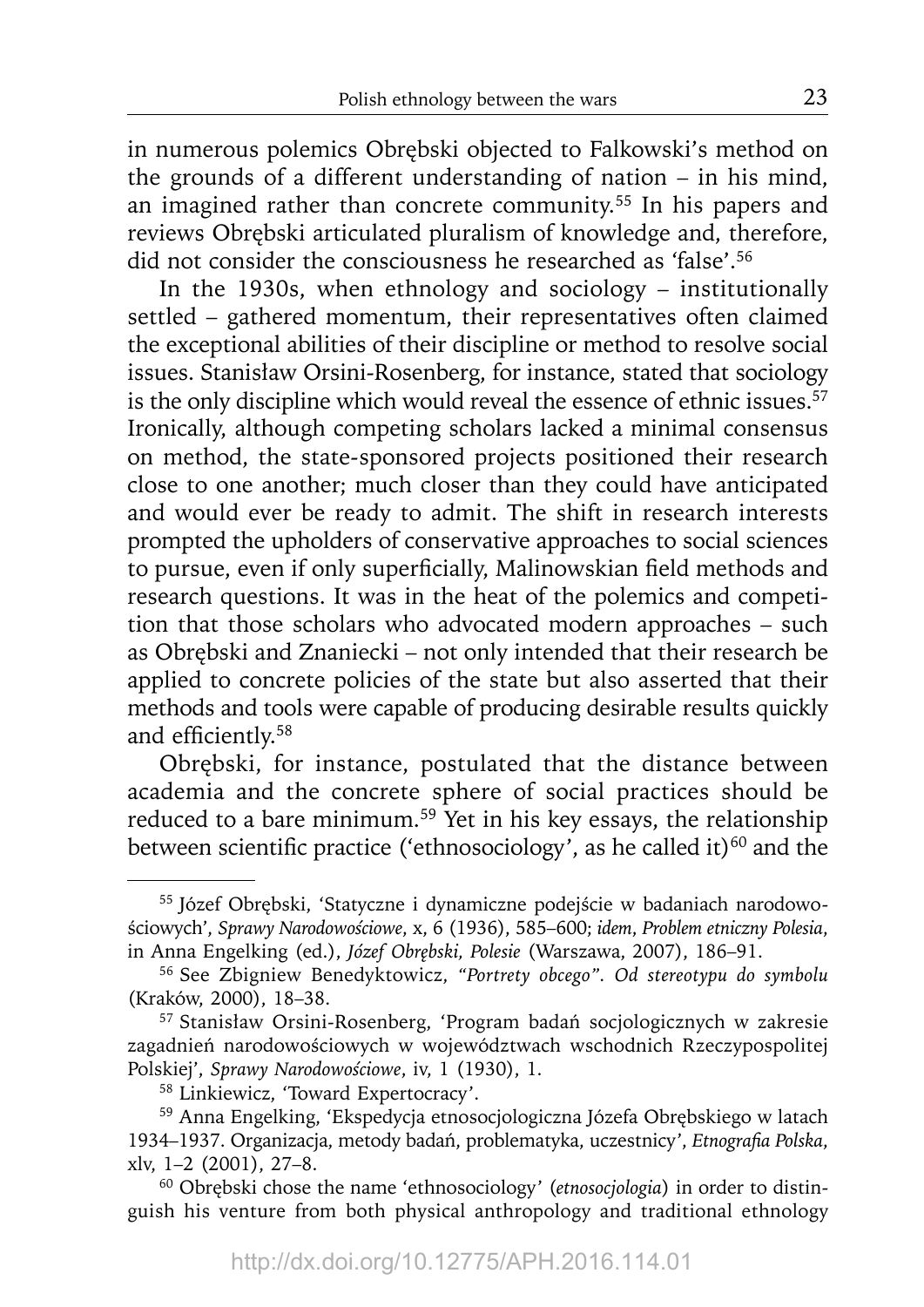ideology of his own research is suppressed, while political engagement of other scholars is underscored.61 In other words, Obrębski did not avoid the pitfall which stemmed from the assumption that adequate methodology would guarantee objective results, political involvement notwithstanding. His scholarly self-definition exhibits the strongest feature of 'neutral expertise', based on impartial observation.<sup>62</sup>

#### IV

### **CONCLUSIONS**

In Peter Wagner's and Björn Wittrock's discussion on what they called 'sociology of the social sciences' the development of social sciences has been integrated into the history of both governmental politics and societies in which European and American academics operated.<sup>63</sup> This lens of analysis, and the emphasis on the state as an actor in particular, risks reducing complex phenomena to political variables only. Yet, as we have seen above, the intersection of politics and social sciences is not merely about the political views or political pressure. Especially in the early twentieth century Europe the core debates on science's aims, its relationship to the state, the concept of autonomy of science, and the principle of objectivity gave academics an opportunity to support their theories and methods, to gain power and respect, and to establish a professional reputation.<sup>64</sup>

These themes and debates were present throughout the interwar period but the way they interacted with political aims of the Polish state evolved considerably. The new formula of the 'patronage of knowledge', which developed in Poland after the May Coup of 1926, provoked closer collaboration and, to a certain degree, dictated research topics and prioritized goals of scholars. In the absence of other patronage, the state – although financially weak – was the major provider of resources, and also played a vital role in forming

<sup>64</sup>*Ibidem*, 4–6.

attached to historical methods. Later the term has been used by Anthony Giddens and Pierre Bourdieu. 61 Obrębski, 'Statyczne i dynamiczne'.

<sup>62</sup> Martin Kohlrausch, *Building Europe on Expertise* (London, 2014); see also Novick, *That Noble Dream*.

<sup>63</sup> Peter Wagner and Björn Wittrock, 'Analyzing Social Science: On the Possibility of Sociology of the Social Sciences', in Wagner *et al.* (eds.), *Discourses on Society*, 4.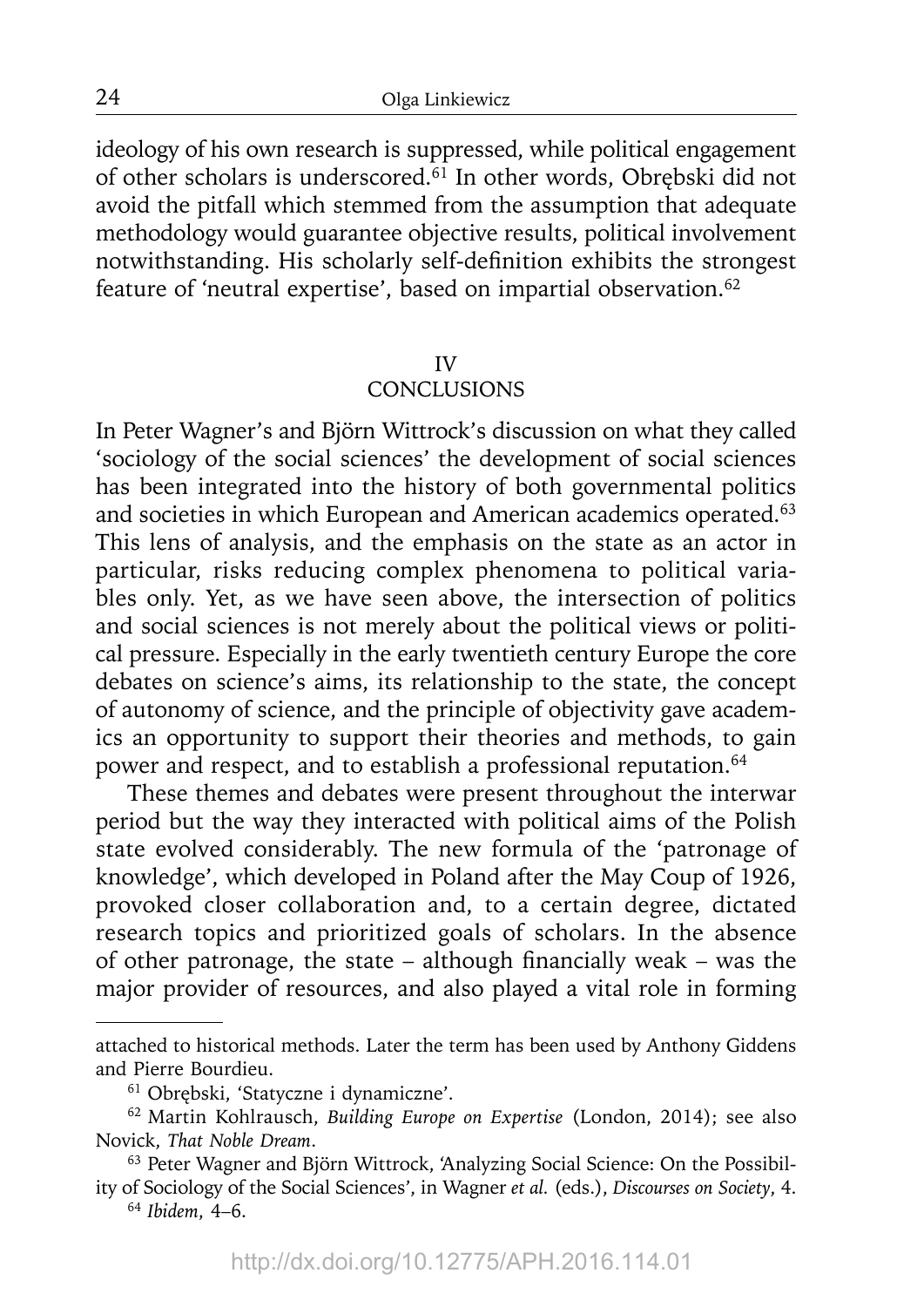networks between experts and local politicians. The post-coup regime brought into conjuncture central and newly-established regional institutions, making the latter significant in the relationship between centers and provinces of the state. In particular, research institutes that gathered information about society became a platform for cooperation and exchange between academics, the administration, and activists. These key institutions of modern scientific expertise were, at the same time, quintessentially political institutions.<sup>65</sup> Most of the important research endeavors of the time were conducted in geopolitically strategic regions. Simultaneously, the growing demand for scientific data and analyses for the government entailed that young scholars had special opportunities to gain experience and carry out their own self-reliant fieldwork. Perhaps paradoxically, the intensified reach of the state into social sciences also meant that these young scholars gained independence from traditional academic hierarchies.

It needs to be acknowledged that in the case of ethnology the political goals often determined the choice of research subjects and research questions, and shaped the scientific methods and tools as well as standards of fieldwork. Yet the crystallization of interwar Polish ethnology coincided not only with the interests of the Polish state but also with international paradigm shifts. In Poland, while some ethnologists were still content with older standards of practice, forerunners of modern methods already insisted that fieldwork must be done exclusively by experts and ethnology should be turned into a fully professional discipline.<sup>66</sup> The interplay between politics and epistemology is particularly intriguing in the case of the generation born in the 1880s, which was shaped by the structures and cultures of the three empires.<sup>67</sup> The collaboration with the Polish state was deeply ingrained not only in these scholars' biographies and careers but also their understanding of scientific endeavor.

Research in interwar social sciences reflected the most burning political and social issues of the time. This included debates about

<sup>65</sup>*Ibidem*, 4.

<sup>66</sup> Cezaria Baudouin de Courtenay-Ehrenkreutz, *Zakład Etnologii Uniwersytetu Stefana Batorego w Wilnie i jego zadania* (Wilno, 1933), 90, 97–8.

 $67$  On the influence of imperial legacies on the development of expertise in East Central Europe, see Martin Kohlrausch, Katrin Steffen, and Stefan Wiederkher, 'The Internationalization of Knowledge and the Transformation of Nation States since World War I – Introduction', in Kohlrausch *et al.* (eds.), *Expert Cultures*, 9–30.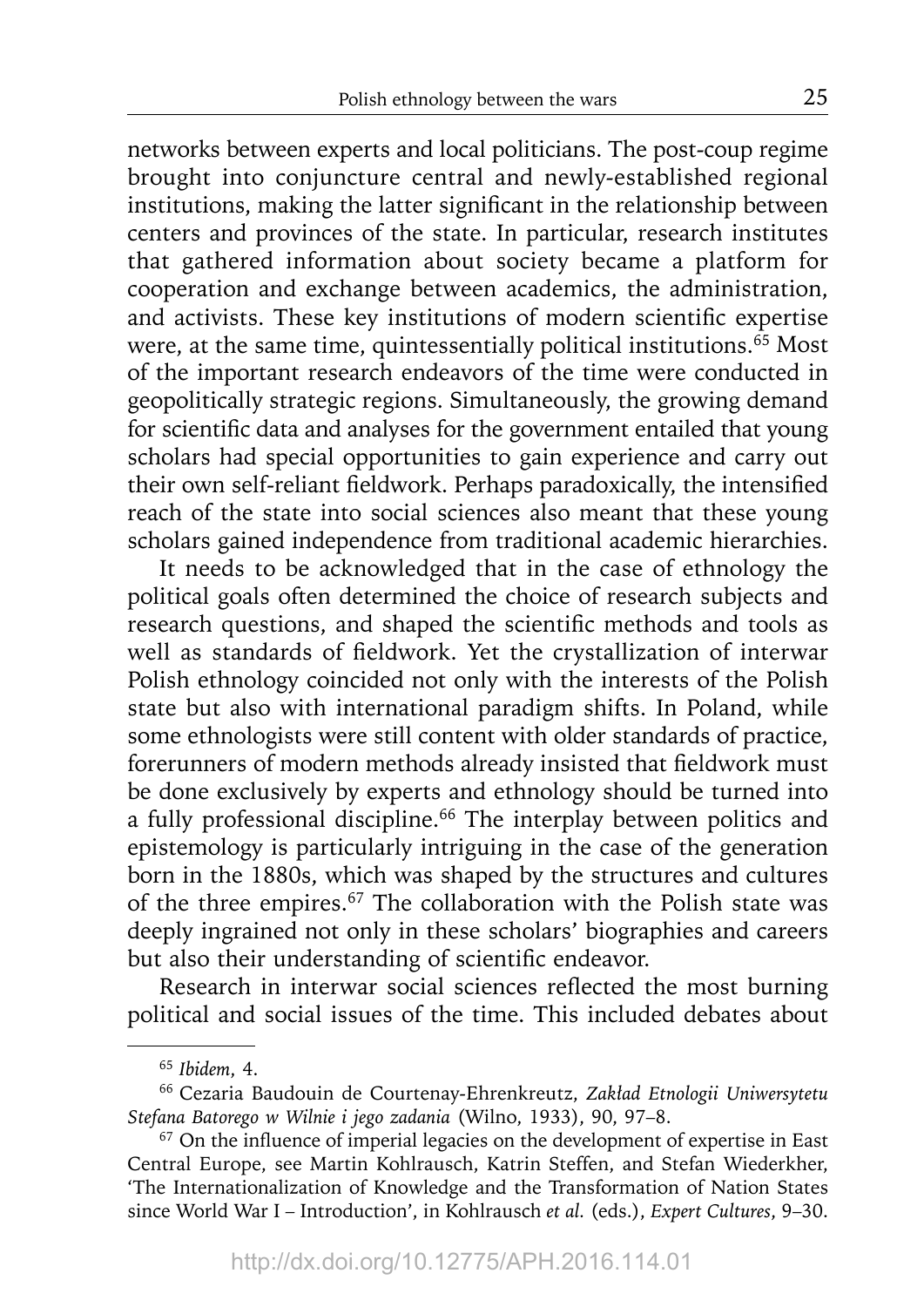ethnic belonging and national identity of the society, mostly concerning the peasantry. A common way of disputing these issues was to invoke the nature of science and the extent and validity of particular research methods for assessing the condition of society in the Second Polish Republic and that society's susceptibility to change. Against the backdrop of political involvement, social scientists disagreed over what should be defined as an objective approach to studies of society, which method would lead to objective results, and whether or not the subjective experience of social actors could be introduced into scientific analysis. Thus the state imperative to make contributions to science and the drive to gain academic and social respect fueled epistemological debates in the social sciences.

## SELECTED BIBLIOGRAPHY

- Barth Fredrik *et al.* (eds.), *One Discipline, Four Ways: British, German, French, and American Anthropology* (Chicago, 2005).
- Biedrzycka Agnieszka (ed.), *Kalendarium Lwowa 1918–1939* (Kraków, 2012).
- Dabrowski Patrice, 'Borderland Encounters in the Carpathian Mountains and their Impact on Identity Formation', in Omer Bartov and Eric D. Weitz (eds.), *Shatterzone of Empires: Coexistence and Violence in the German, Habsburg, Russian, and Ottoman Borderlands* (Bloomington and Indianapolis, 2013), 193–208.
- Engelking Anna, 'Ekspedycja etnosocjologiczna Józefa Obrębskiego w latach 1934–1937. Organizacja, metody badań, problematyka, uczestnicy', *Etnografia Polska*, xlv, 1–2 (2001), 23–46.
- Engelking Anna and Olga Linkiewicz, 'Jan Falkowski (1901 ok. 1940)', in Anna Spiss and Zofia Szromba-Rysowa (eds.), *Etnografowie i ludoznawcy polscy: Sylwetki*, szkice biograficzne, iii (Wrocław and Kraków, 2010), 61-72.
- Grott Olgierd, *Instytut Badań Spraw Narodowościowych i Komisja Naukowych Badań Ziem Wschodnich w planowaniu polityki II Rzeczypospolitej Polskiej na Kresach Wschodnich* (Kraków, 2013).
- Kohlrausch Martin *et al.* (eds.), *Expert Cultures in Central Eastern Europe, The Internationalization of Knowledge and the Transformation of Nation States since World War I* (Osnabrück, 2010).
- Linkiewicz Olga, 'Applied Modern Science and the Self-Politicization of Racial Anthropology in Interwar Poland', *Ab Imperio*, 2 (2016), 153–81.
- Novick Peter, *That Noble Dream: The "Objectivity" Question and the American Historical Profession* (Cambridge, 1998 [2007]).
- Paprocka Wanda, 'Instytucje i organizacje polskie na Kresach Wschodnich 1920– 1939', *Etnografia Polska*, xlv, 1-2 (2001), 9-22.
- Stach Stephan, 'The Institute for Nationality Research (1921–1939): A Think Tank for Minority Politics in Poland?', in Yvonne Kleinmann *et al.* (eds.), *Religion*